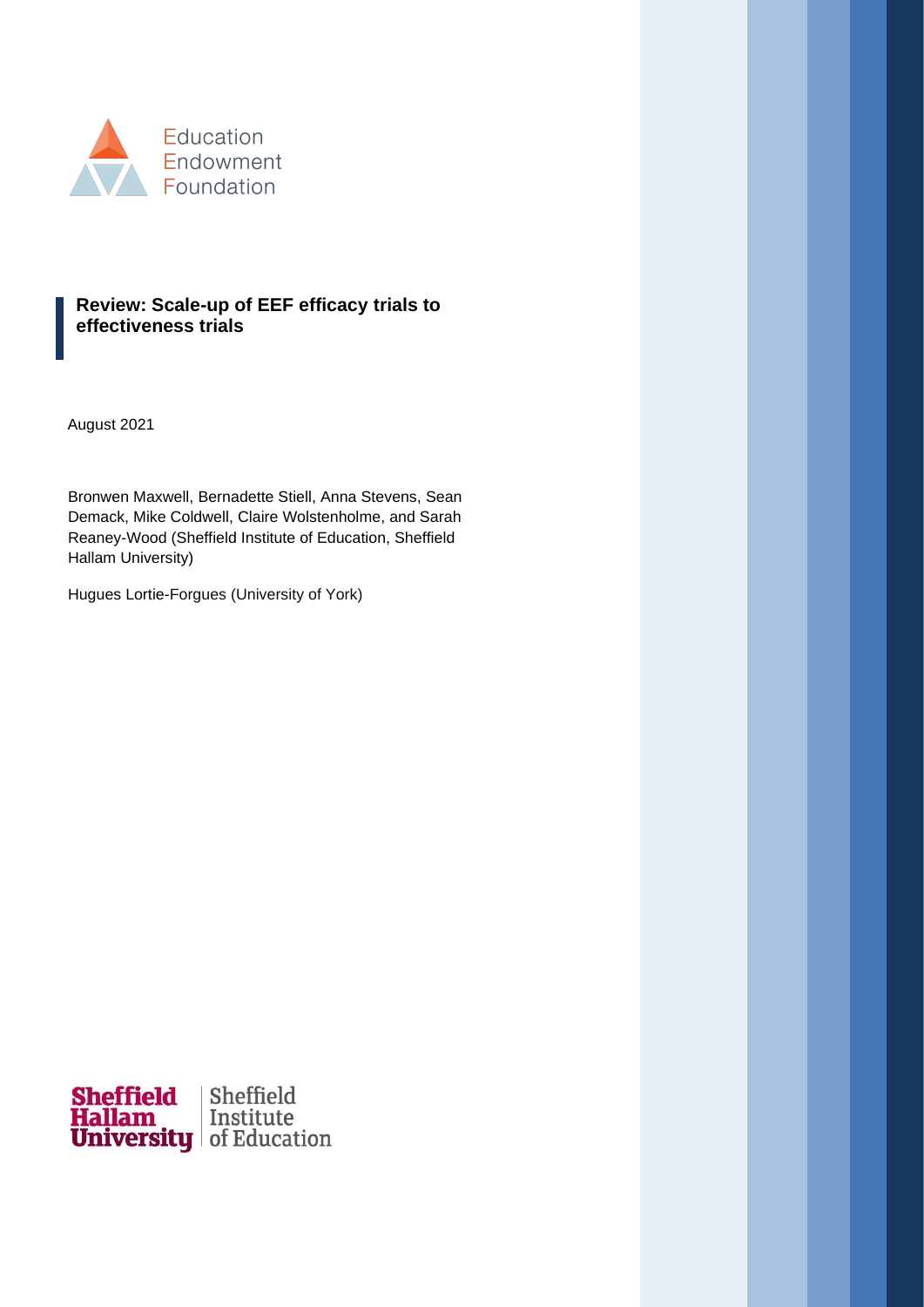

The Education Endowment Foundation (EEF) is an independent grant-making charity dedicated to breaking the link between family income and educational achievement, ensuring that children from all backgrounds can fulfil their potential and make the most of their talents.

The EEF aims to raise the attainment of children facing disadvantage by:

- identifying promising educational innovations that address the needs of disadvantaged children in primary and secondary schools in England;
- evaluating these innovations to extend and secure the evidence on what works and can be made to work at scale; and
- encouraging schools, government, charities, and others to apply evidence and adopt innovations found to be effective.

The EEF was established in 2011 by the Sutton Trust as lead charity in partnership with Impetus Trust (now part of Impetus - Private Equity Foundation) and received a founding £125m grant from the Department for Education.

Together, the EEF and Sutton Trust are the government-designated What Works Centre for improving education outcomes for school-aged children.

For more information about the EEF or this report please contact:



- 0207 802 1653
- ⊠ **jonathan.kay@eefoundation.org.uk**
- 匝 www.educationendowmentfoundation.org.uk







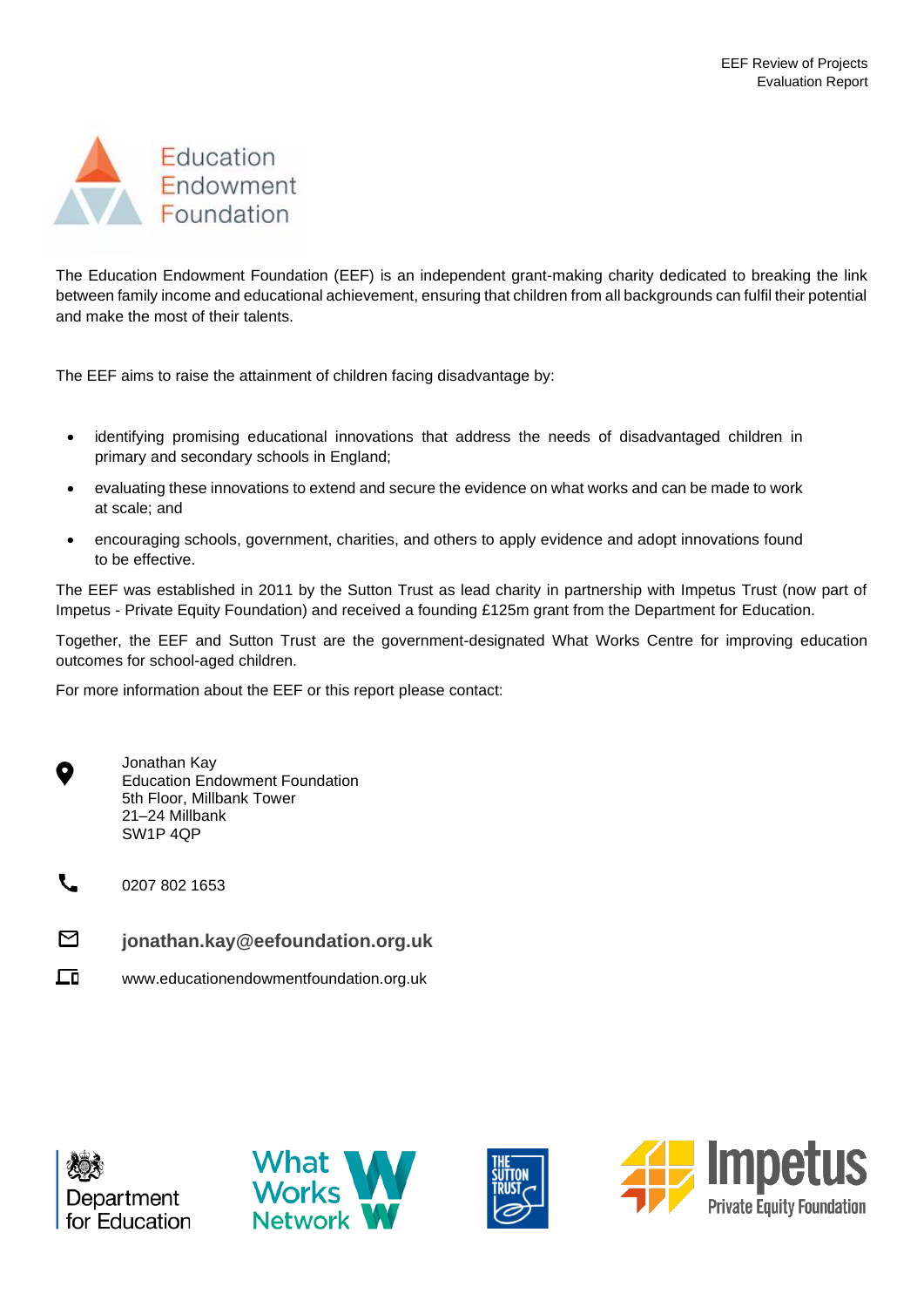# **Contents**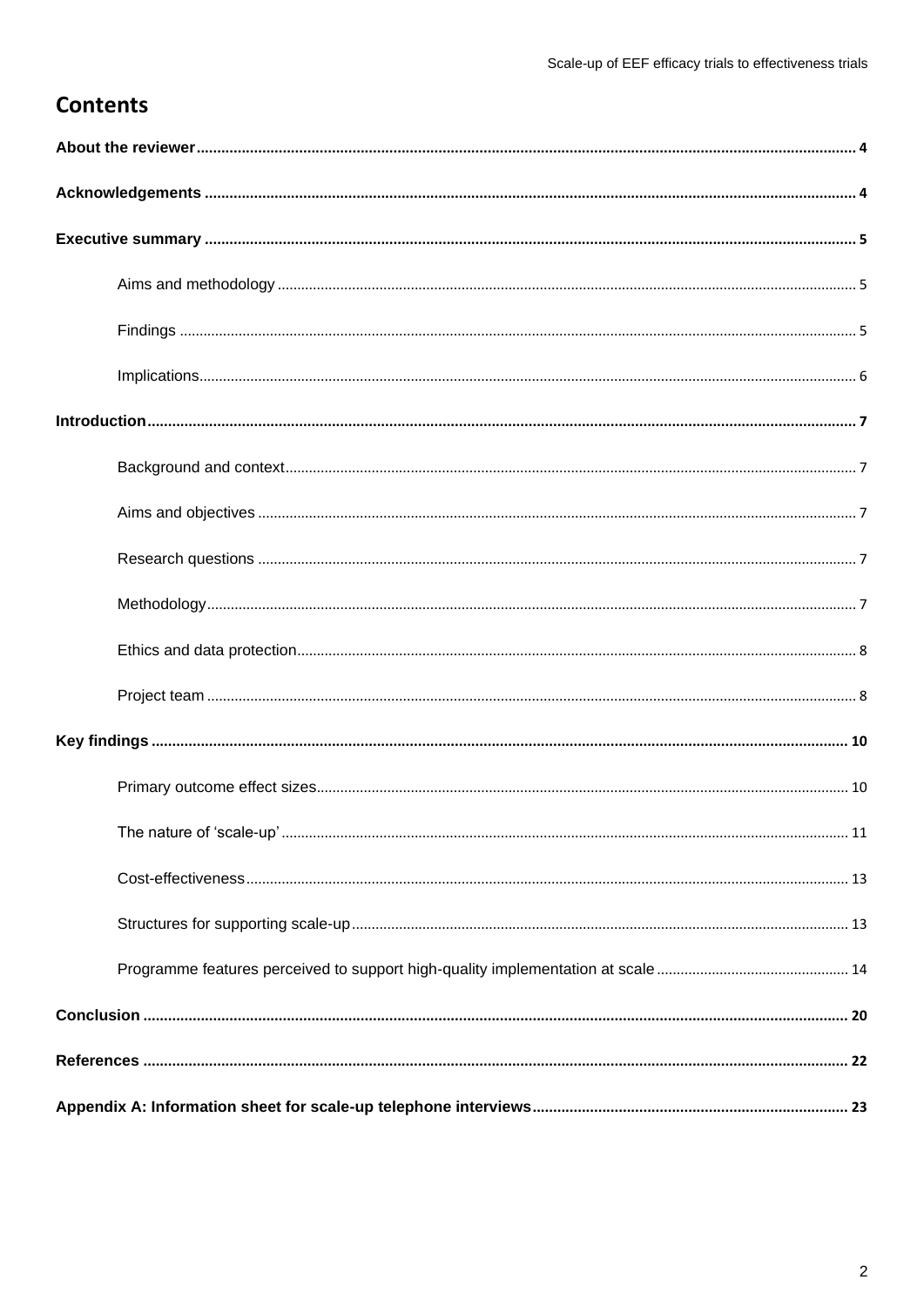# **List of tables**

| Table 2: Efficacy and effectiveness trials of scaled-up interventions—effect size, phase, and outcome measurement 10 |
|----------------------------------------------------------------------------------------------------------------------|
| Table 3: Seven scale-up interventions—number of schools and pupils for efficacy and effectiveness trials11           |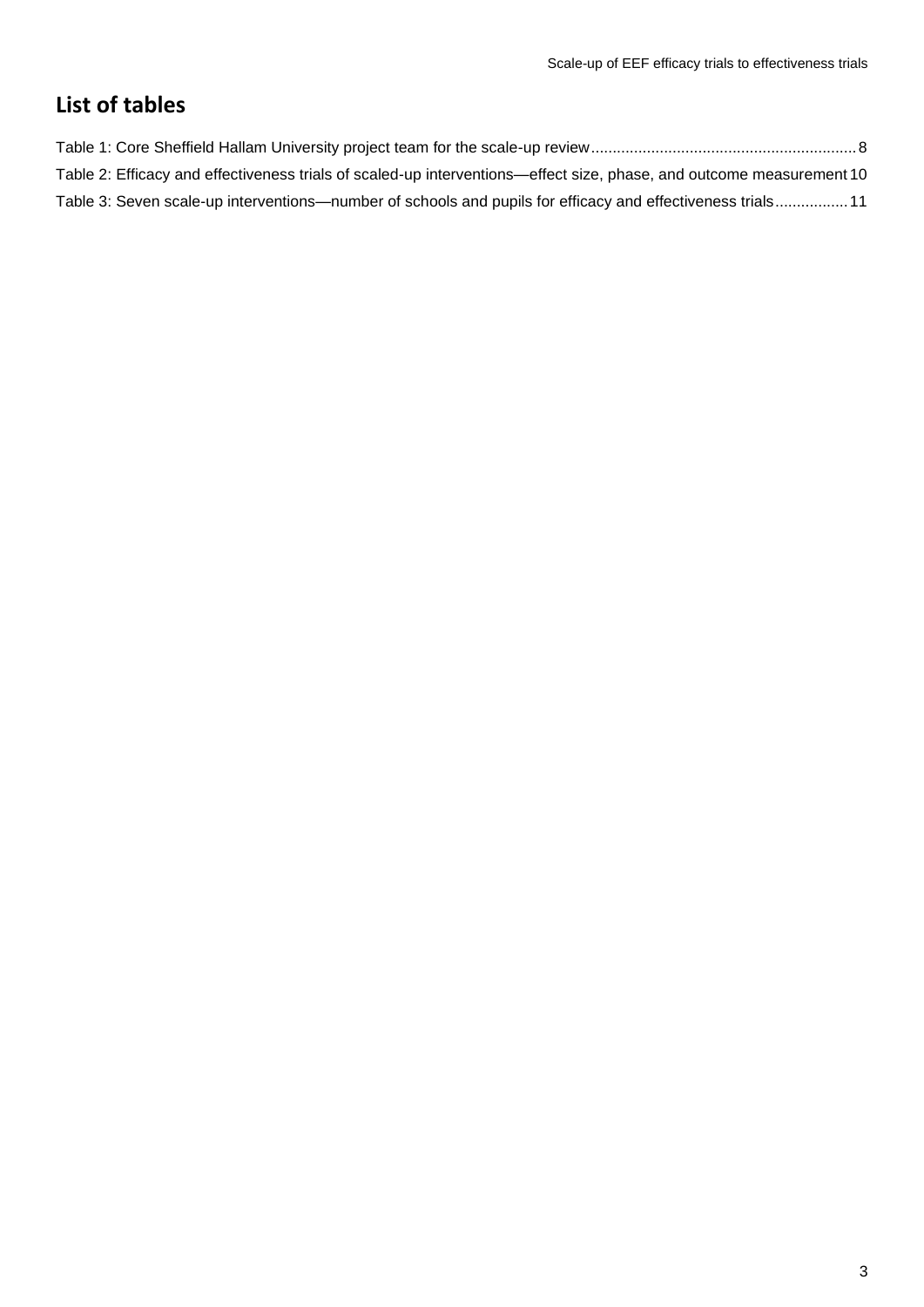# <span id="page-4-0"></span>**About the reviewer**

The 2019/2020 Review of EEF Projects was conducted by a team from the Sheffield Institute of Education, including Sean Demack, Bronwen Maxwell, Mike Coldwell, Anna Stevens, Claire Wolstenholme, Sarah Reaney-Wood, and Bernadette Stiell, together with a senior statistician from the University of York, Hugues Lortie-Forgues. This is one of three publications from the review. The lead evaluator for this report was Bronwen Maxwell.

The Sheffield Institute of Education (SIoE) at Sheffield Hallam University is a leading provider of initial and continuing teacher education—undergraduate, post-graduate, and doctoral education programmes—and has a long-established track record in educational research, evaluation, and knowledge exchange. Key areas of research and evaluation expertise span curriculum and pedagogy, policy and professional learning, and diversity and social justice. The SIoE has extensive experience of evaluation methodologies and undertaking large-scale evaluations for a range of funders, including the Education Endowment Foundation (EEF).

#### **Contact details**

Principle investigators: Sean Demack and Bronwen Maxwell

Sheffield Institute of Education Research and Knowledge Exchange Centre

Sheffield Hallam University

Room 10101, Arundel Building

City Campus

Howard St

Sheffield

S1 1WB

Tel: 0114 225 6066

Email: [SIoECDARE@shu.ac.uk](mailto:SIoECDARE@shu.ac.uk)

# <span id="page-4-1"></span>**Acknowledgements**

Lisa Clarkson, Lyn Pickerel, Rosie Smith, Noreen Drury, Charlotte Rowley, Hannah Joyce, Kellie Cook, Coding team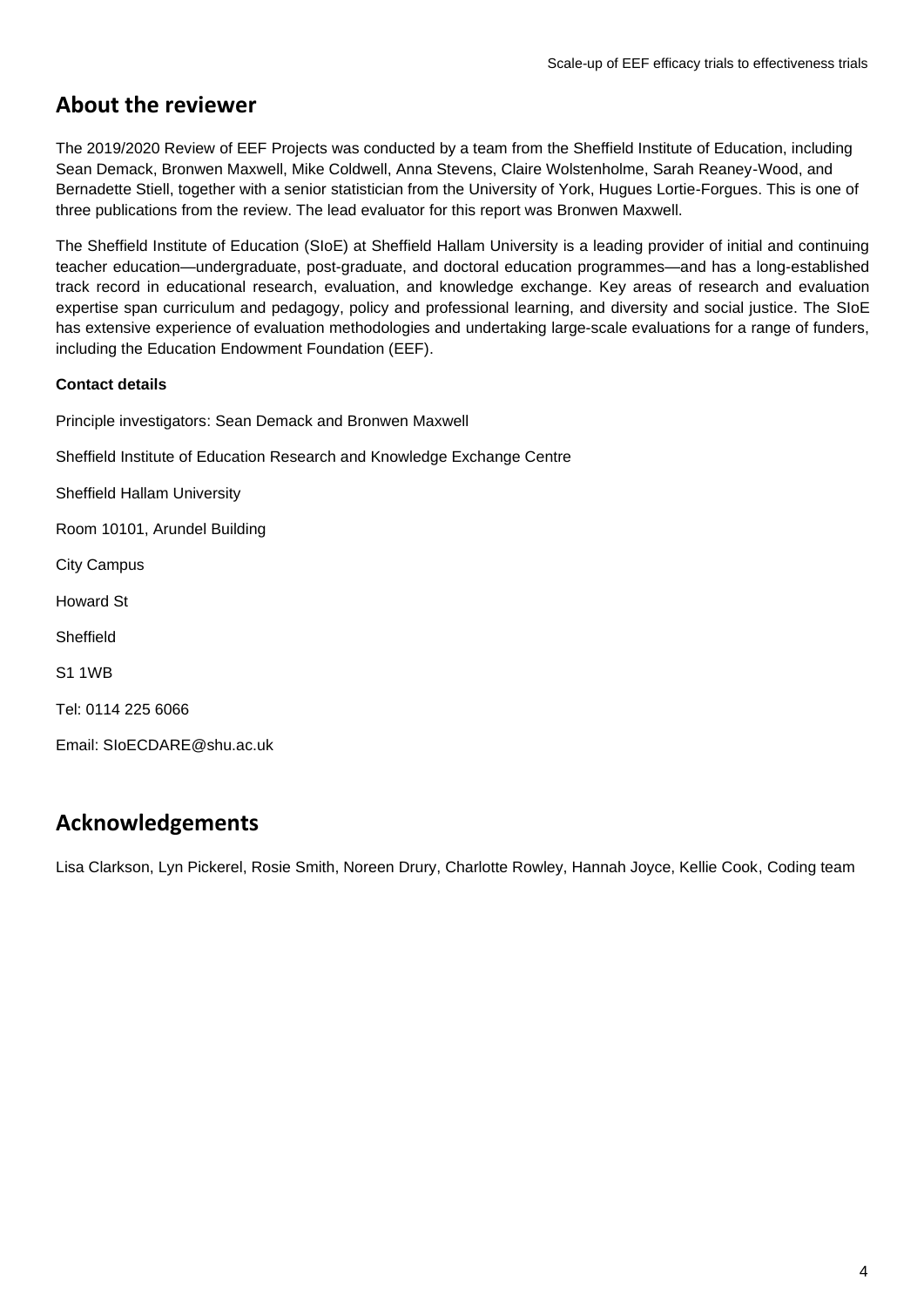# <span id="page-5-0"></span>**Executive summary**

# <span id="page-5-1"></span>Aims and methodology

The aim of this review was to support the EEF, other funders, and developers and deliverers scaling-up interventions by undertaking, for the seven effectiveness trials that had been completed by 2019:

- a quantitative comparison of effect sizes at the efficiency and effectiveness stages; and
- a qualitative analysis of interviews with developers and deliverers who have been engaged in scale-up from an EEF efficacy trial to an effectiveness trial, to identify any models, supporting structures, and programme features that either support or hinder intervention scale-up to large numbers of schools.

## <span id="page-5-2"></span>Findings

#### **(a) Factors affecting reported effect sizes**

The mean unweighted effect size for the primary outcomes of the seven interventions analysed reduced from 0.25 for the efficacy trials to 0.01 for the effectiveness trials. Data and analyses from the EEF Review of Projects (Demack et al., 2021) indicate that some of this reduction may be explained by variation between the efficacy and effectiveness trials in the trial design, target group, size of study, or the number of geographical locations in which the intervention was delivered. Two of the trials were designed with clustered randomisation at the effectiveness stage and individuallevel randomisation (associated with higher effect sizes) at the efficacy stage, two of the efficacy trials were transition projects (associated with higher effect sizes) while all of the effectiveness trials were based in primary schools, and the effectiveness trials were larger studies and more likely to be set in one geographical location (both associated with lower effect sizes).

#### **(b) Factors that facilitate implementation at scale**

Analysis of the qualitative interviews indicates that implementation at scale appears to be more effective when:

- the organisational arrangements are characterised by established structures and processes, including quality assurance of training and implementation, and there is access to in-depth expertise on the intervention and how it should be implemented;
- trainers have a deep understanding of how children learn, of approaches to teaching in the subject area of the intervention and experience of teaching the subject and working in schools, and a positive orientation towards the intervention;
- 'train the trainer' programmes—
	- $\circ$  provide sufficient time for training, which spans training on the full intervention before trainers begin to deliver CPD to schools and further ongoing trainer CPD and support;
	- $\circ$  involve developers in design and delivery and pay attention to making developers' tacit knowledge explicit;
	- $\circ$  foster trainers' ownership of the intervention in order secure fidelity to the intervention;
	- $\circ$  include opportunities for trainers to observe the developers delivering the CPD to direct implementers or opportunities to practice the intervention with full classes; and
	- o make no assumptions about trainers' prior knowledge and understanding; and when
- CPD for direct implementers is sequenced to enable deep understanding and there is ongoing support from trainers including opportunities for reflection on implementation and further development of understanding.

#### **(c) An overly-cautious approach to quality assurance and monitoring**

Some developers and deliverers interpreted the EEF's requirement for achieving 'real world conditions' in an effectiveness trial to mean that they should take a 'hands-off' approach to quality assurance and monitoring.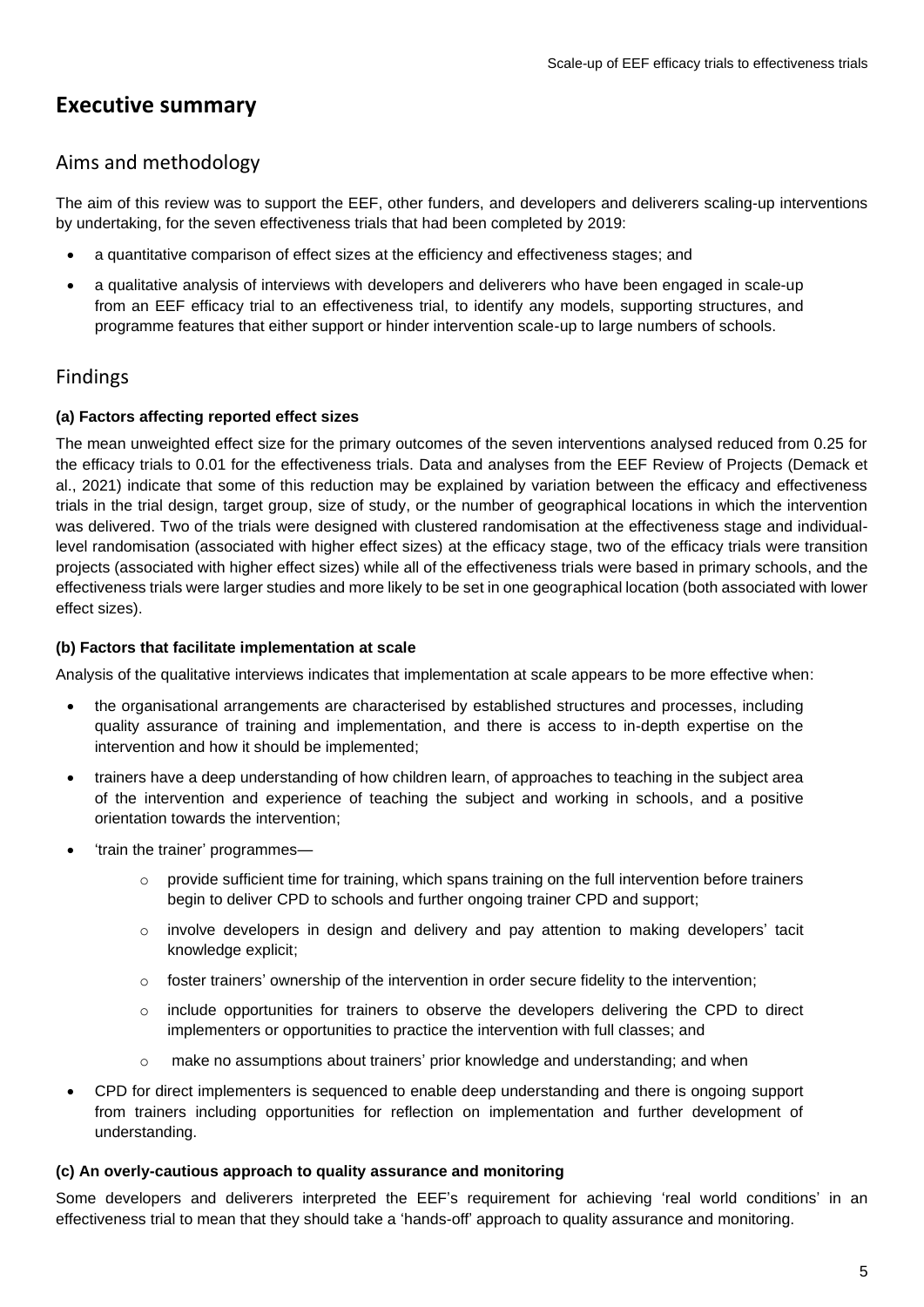# <span id="page-6-0"></span>Implications

The findings indicate that the there is scope for a more systematic and evidence-based approach to supporting developers to scale-up their interventions that includes greater clarity around what is necessary to reduce or change to implement at scale, builds on evidence on effective approaches to training trainers and CPD for direct implementers, and highlights the need for robust quality assurance of training and implementation.

Funders may also wish to consider in more depth how an 'effectiveness trial' should be defined, including whether it is appropriate to change the target group.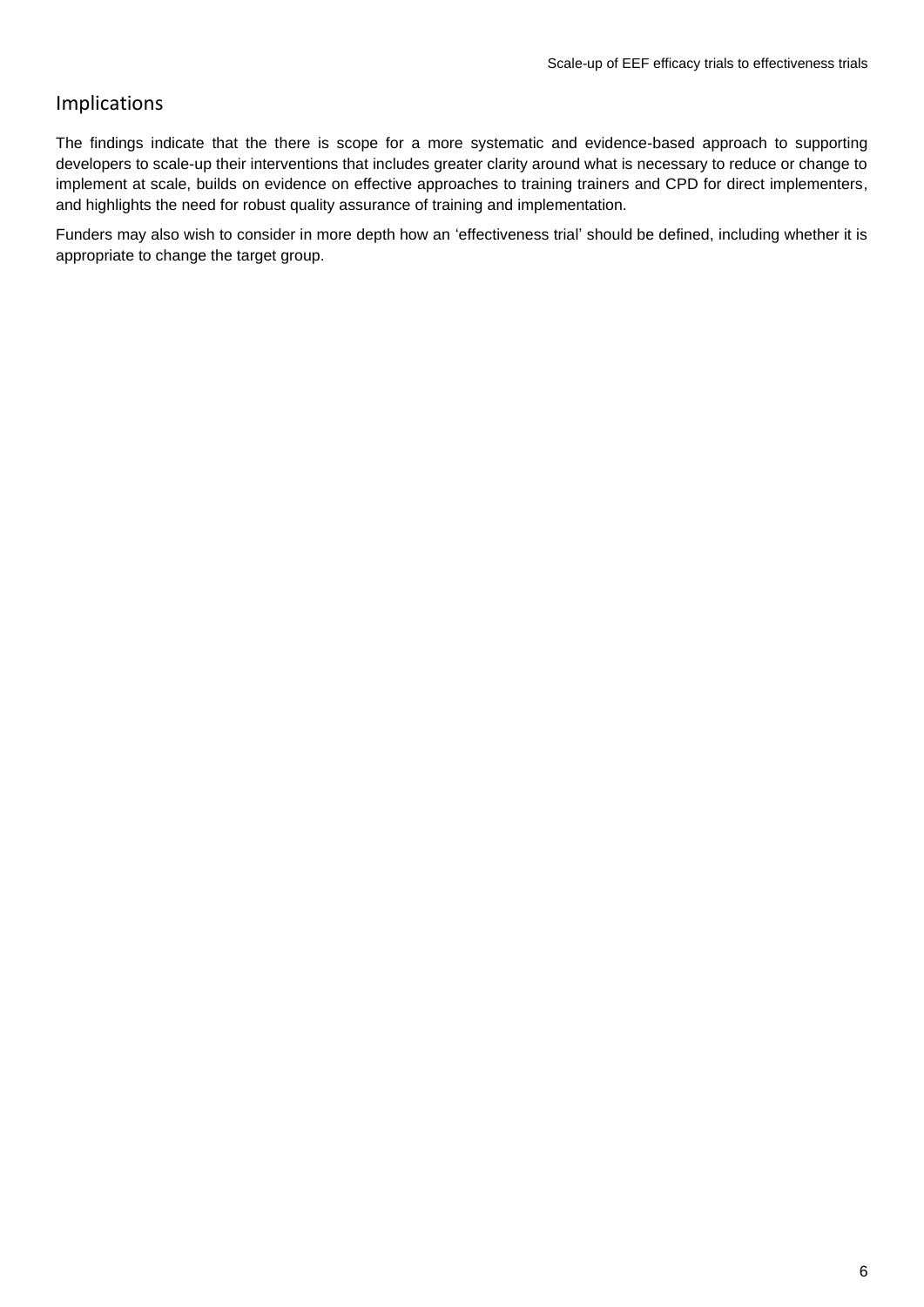# <span id="page-7-0"></span>**Introduction**

# <span id="page-7-1"></span>Background and context

The EEF's mission is to break the link between family income and educational achievement. More specifically, the EEF aims to achieve this mission by:

- raising the attainment of 3 to 18-year-olds, particularly those facing disadvantage;
- developing their essential life skills; and
- preparing young people for the world of work and further study.

This is achieved through summarising the best available evidence in plain language, generating new evidence of 'what works' to improve teaching and learning, and supporting teachers and school leaders to use research evidence to maximise the benefit for young people.

This report supports the achievement of these aims by providing—for EEF effectiveness trials that had been reported by the date of the review—

- a quantitative comparison of the effects at the efficiency and effectiveness stages; and
- a qualitative analysis of interviews with delivery programme leaders who have been engaged in the scaleup of EEF efficacy trials to effectiveness trials to identify any models, supporting structures, and programme features that either support or hinder intervention scale-up to large numbers of schools.

In addition to providing insights for the EEF, developers, and delivery partners designing and managing the scale-up of trials, it also contributes to the growing body of evidence on the factors that support wider use of evidence-informed practices in educational contexts.

This review was undertaken in 2019 with the specific aims, objectives, and research questions set by the EEF.

# <span id="page-7-2"></span>Aims and objectives

The aims and objectives were:

- to carry out qualitative interviews with programme team members from the effectiveness trials to explore models and processes perceived to be associated with effective scale-up; and
- to draw out claims to support EEF grant-making and scale-up as well as more generalisable claims and reports on areas that would benefit from further exploration and analyses.

# <span id="page-7-3"></span>Research questions

- 1. Do we see any differences in effects for effectiveness trials compared to other EEF trials?
- 2. Are there any models for scaling programmes (such as 'train the trainer') that seem particularly successful or unsuccessful?
- 3. What types of structures need to be in place to help organisations deliver programmes to large numbers of schools (for example, partnerships with other organisations)?
- 4. What programme features support high-quality implementation at scale?

# <span id="page-7-4"></span>Methodology

The first research question was addressed by extracting and summarising relevant findings from the main analysis of the Review of EEF Projects. Full details of the methodology for the main analysis and its limitations are provided in Demack et al. (2021).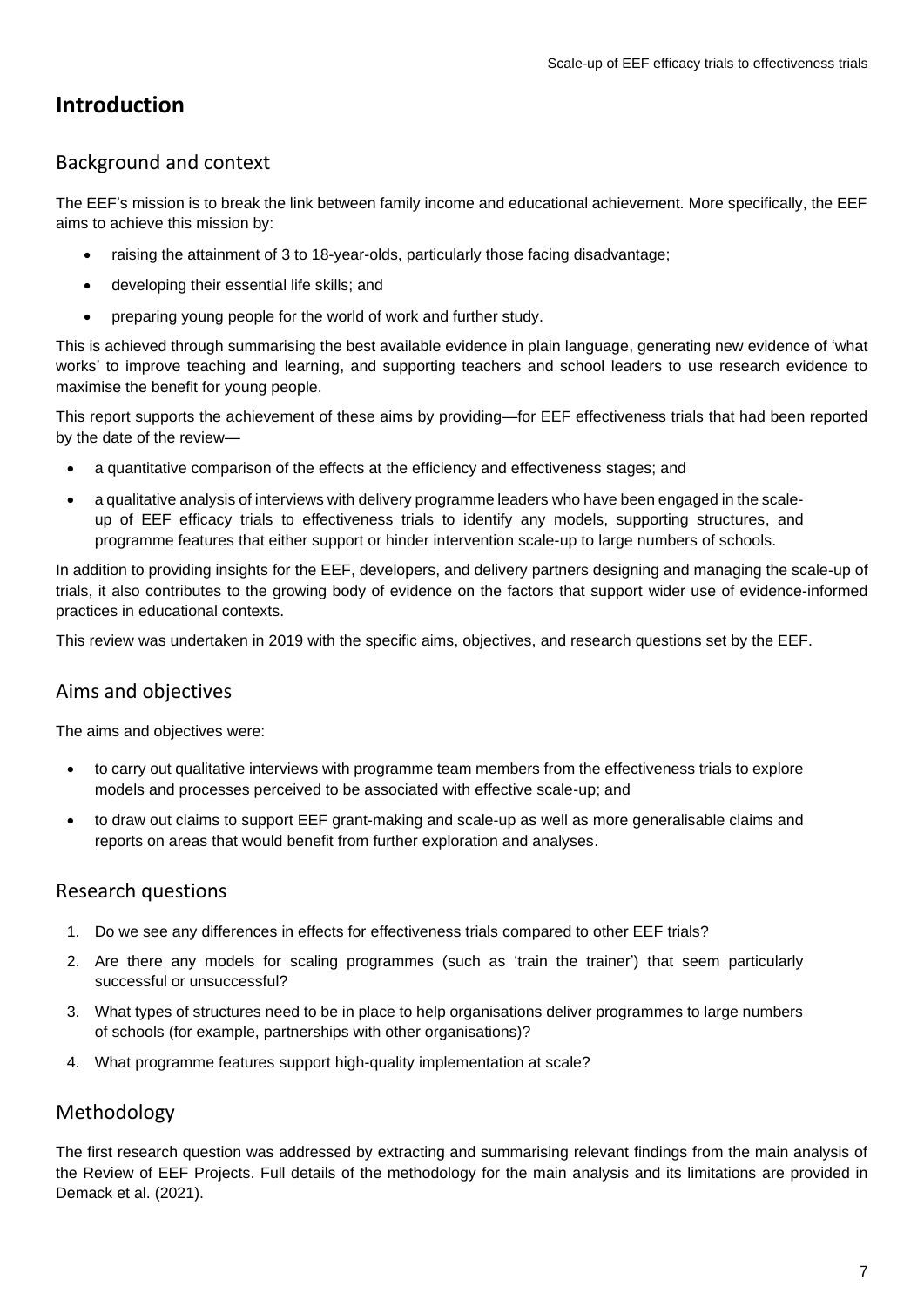Data to address research questions two to four was gathered through qualitative interviews with the developers and delivery partners responsible for leading the delivery of the efficacy trials that were subsequently scaled-up to effectiveness trials. At the time this research was commissioned, both efficacy and effectiveness reports had been published by the EEF for eight interventions; seven of these are the focus of this analysis. The delivery partner associated with the remaining intervention did not respond to requests to participate in the research.

An interviewee list was provided by the EFF. In total, nine semi-structured interviews were conducted. At least one developer was interviewed for each of the seven interventions; for one intervention, two developers were interviewed. An interview was also conducted with a delivery organisation that had engaged in the further scale-up of one of the interventions after the effectiveness trial had been completed.

In preparation for the interviews the trial reports were read to provide contextual background. The interview schedule focused on:

- the role of developers in the efficacy and effectiveness trials;
- any changes made in the move from efficacy to effectiveness trial;
- scaling up recruitment—what was learned about what worked well or did not work well;
- scaling up delivery—what was learned about what worked well or did not work well; and
- contextual issues perceived to be impacting on scale-up.

While evaluation design was not an intended focus of this study and developers were not directly asked about this, it is interesting to note that most interviewees felt strongly that the evaluation design of the effectiveness trial had adversely impacted on the primary outcomes. In some instances, they pointed to evaluation design features that had impacted negatively on implementation, such as squeezed time-scales; in others, they questioned more directly the appropriateness of the design and particularly the validity of the impact measure(s).

All interviews were transcribed followed by a thematic analysis of the transcripts. Deductive and inductive approaches were combined. Data was initially organised deductively into a coding frame that was constructed with reference to implementation literature. An iterative process of in-depth reading of all the transcripts was used to refine the main themes and develop sub-themes.

Some caution is needed with regard to the findings of the scale-up analysis as the data is limited to seven interventions and the qualitative analysis is partial in terms of being primarily the perspectives of developers that had limited access to some aspects of implementation. Limitations of the data and findings that are drawn from the **[main EEF Review of](https://educationendowmentfoundation.org.uk/public/files/Publications/Review_of_EEF_Projects.pdf/)  [Projects are set out in Demack et al.](https://educationendowmentfoundation.org.uk/public/files/Publications/Review_of_EEF_Projects.pdf/)** (2021).

# <span id="page-8-0"></span>Ethics and data protection

The project received ethical approval from the Faculty of Social Sciences and Humanities at Sheffield Hallam University. All data used in the quantitative analyses that has been summarised in this report has been coded from publicly available sources (the EEF trial reports). The only personal data held for this study was contact information for the qualitative interviews and interview data. The legal basis for processing this data is 'Public Task' as defined in Article 6(1e) of the General Data Protection Regulations (GDPR).

All participants were provided with a project information sheet and given the opportunity to ask questions about the study before the interview. Each interviewee completed a consent form (see Appendix C for further details).

#### <span id="page-8-1"></span>Project team

#### <span id="page-8-2"></span>**Table 1: Core Sheffield Hallam University project team for the scale-up review**

| Team member               | Title                                | Role/responsibilities                                            |
|---------------------------|--------------------------------------|------------------------------------------------------------------|
| Professor Bronwen Maxwell | <b>Head of Commissioned Research</b> | Principal investigator:<br>qualitative fieldwork and analysis.   |
| <b>Bernadette Stiell</b>  | Senior Research Fellow               | Qualitative fieldwork.                                           |
| Anna Stevens              | <b>Research Fellow</b>               | Extraction and summary of<br>quantitative data from main report. |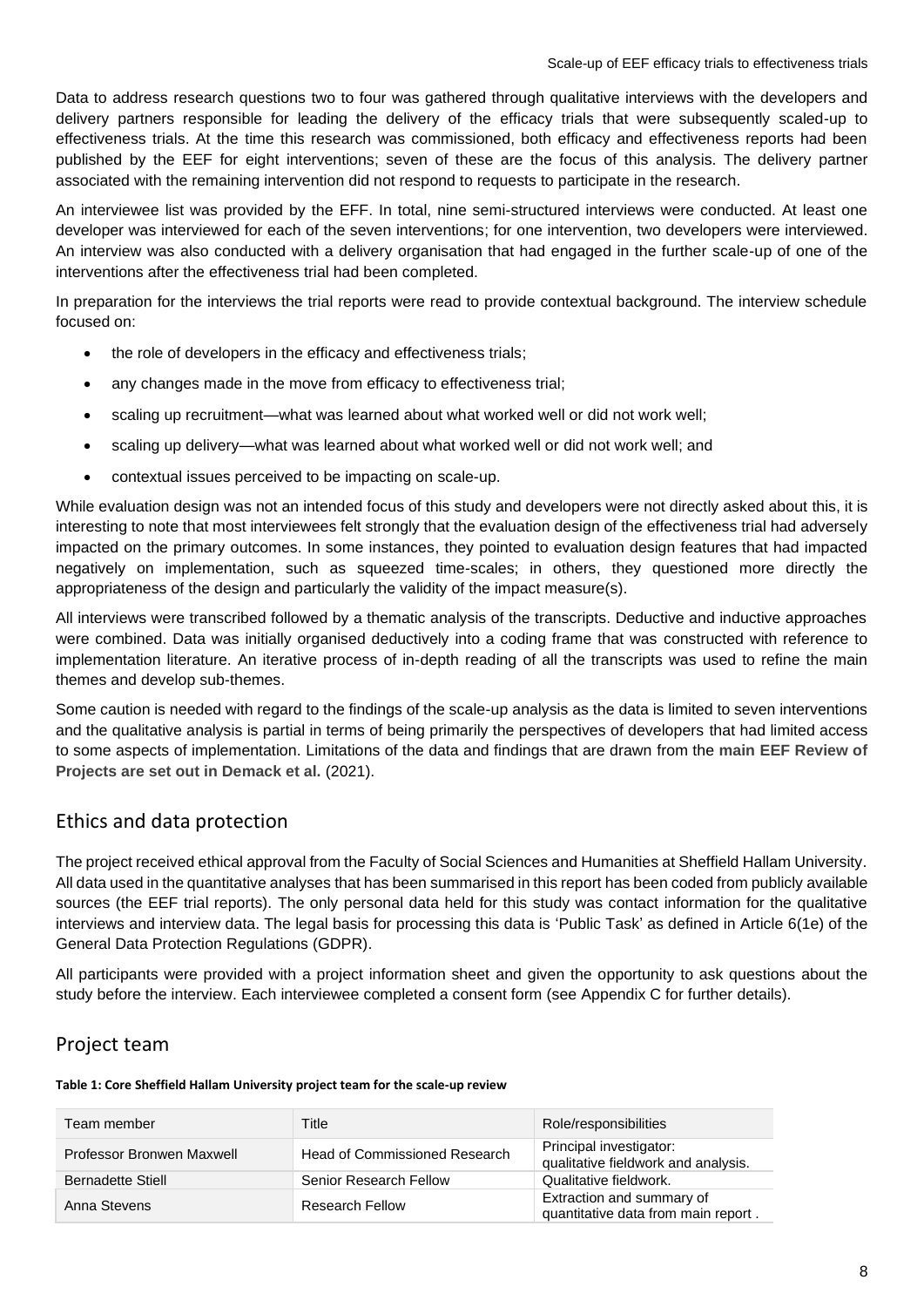The full project team for the EEF review that generated the quantitative data and analyses used in this report is set out in **[Demack et al. \(2021\).](https://educationendowmentfoundation.org.uk/public/files/Publications/Review_of_EEF_Projects.pdf/)**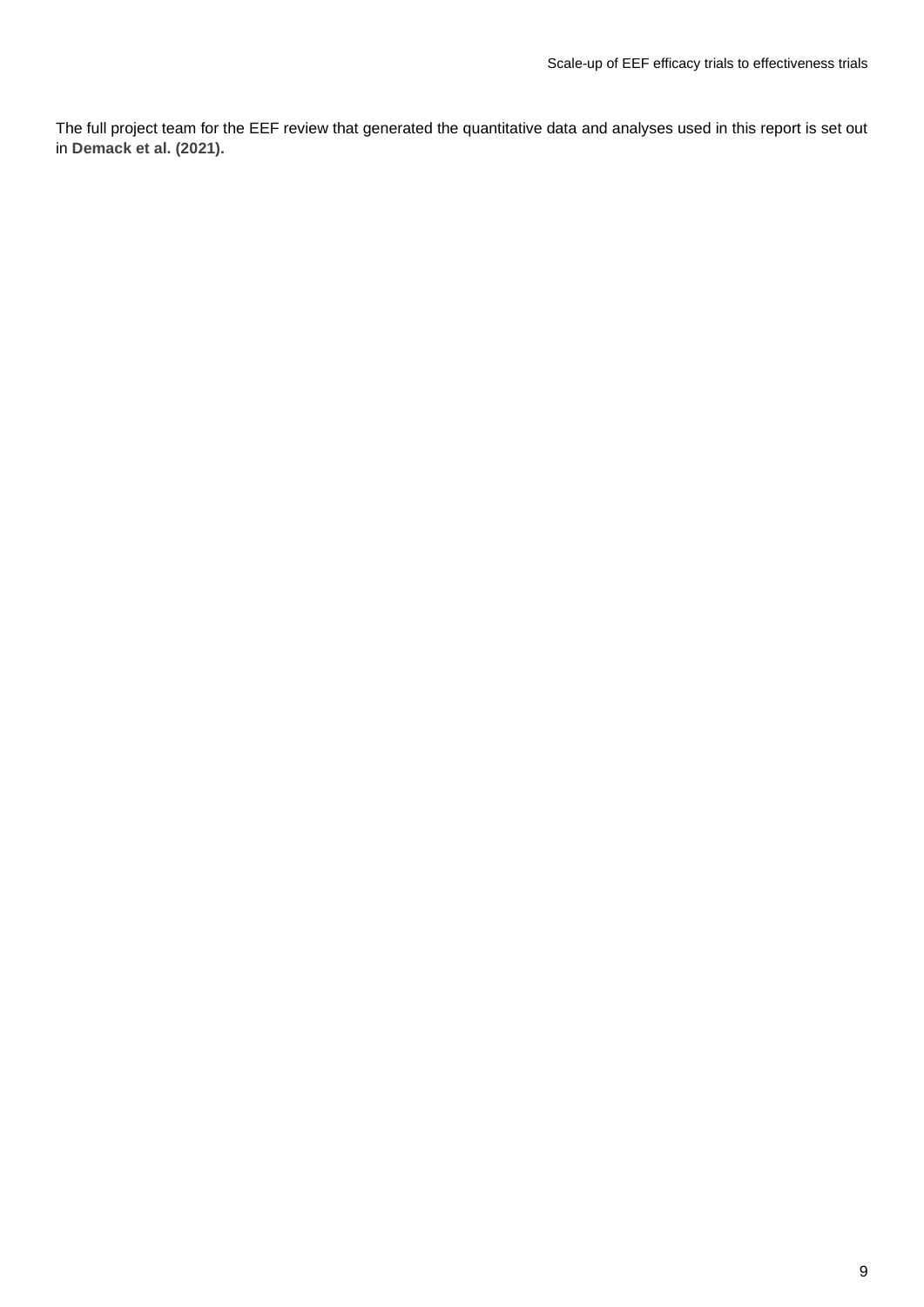# <span id="page-10-0"></span>**Key findings**

# <span id="page-10-1"></span>Primary outcome effect sizes

For six of the seven interventions in scope for this study, the mean effect size for the intervention was lower for the effectiveness trial than the efficacy trial (Table 2). For one intervention, Improving Writing Quality, an exceptionally high reduction in effect size (-0.73) was found. For the Mathematical Reasoning (MR) intervention, the effect sizes were very similar for both types of trial.

The unweighted mean effect size<sup>1</sup> for the seven efficacy trials in this analysis is 0.25 compared with 0.01 for the effectiveness trials. This compares to an unweighted mean effect size of 0.04 for all trials in the review classified by the EEF as efficacy trials and a mean effect size of 0.09 for all trials classified by the EEF as effectiveness trials. As noted in the main report (**[Demack et al., 2021\)](https://educationendowmentfoundation.org.uk/public/files/Publications/Review_of_EEF_Projects.pdf/)** we advise caution due to some ambiguity in these classifications. As might be expected, the unweighted mean effect sizes for the seven scale-up interventions are all higher than the average unweighted mean for all trials.

| Project                                                                | Efficacy or<br>effectiveness | Unweighted<br>mean effect<br>size | Educational phase for<br>trial   | Outcome measurement                      |
|------------------------------------------------------------------------|------------------------------|-----------------------------------|----------------------------------|------------------------------------------|
| Catch Up Literacy                                                      | Efficacy                     | 0.12                              | Transition KS2 to KS3            | Commercial (GL CEM Hodder or<br>Pearson) |
| Catch Up Literacy (CL)                                                 | Effectiveness                | 0.01                              | Primary (KS2)                    | Commercial (GL CEM Hodder or<br>Pearson) |
| Catch Up Numeracy                                                      | Efficacy                     | 0.21                              | Primary (Multiple Key<br>Stages) | Commercial (GL CEM Hodder or<br>Pearson) |
| Catch Up Numeracy (CN)                                                 | <b>Effectiveness</b>         | $-0.04$                           | Primary (KS2)                    | Commercial (GL CEM Hodder or<br>Pearson) |
| <b>Grammar for Writing</b>                                             | Efficacy                     | 0.17                              | Primary (KS2)                    | Official (KS attain, absences)           |
| <b>Grammar for Writing</b><br>(GRW)                                    | <b>Effectiveness</b>         | $-0.02$                           | Primary (KS2)                    | Official (KS attain, absences)           |
| Improving Numeracy and<br>Literacy                                     | Efficacy                     | 0.075                             | Primary (KS1)                    | Commercial (GL CEM Hodder or<br>Pearson) |
| Mathematical<br>Reasoning (re-grant for<br>Improving numeracy)<br>(MR) | <b>Effectiveness</b>         | 0.08                              | Primary (KS1)                    | Commercial (GL CEM Hodder or<br>Pearson) |
| Switch-on Reading                                                      | Efficacy                     | 0.24                              | Secondary KS3                    | Commercial (GL CEM Hodder or<br>Pearson) |
| Switch-on Reading (SR)                                                 | <b>Effectiveness</b>         | 0                                 | Primary (KS1)                    | Commercial (GL CEM Hodder or<br>Pearson) |
| Thinking, Doing, Talking<br>Science                                    | Efficacy                     | 0.22                              | Primary (KS2)                    | Other or mixed                           |
| Thinking, Doing, Talking<br>Science (TDTS)                             | <b>Effectiveness</b>         | 0.01                              | Primary (KS2)                    | Other or mixed                           |
| <b>Improving Writing Quality</b>                                       | Efficacy                     | 0.74                              | Transition KS2 to KS3            | Commercial (GL CEM Hodder or<br>Pearson) |
| <b>Improving Writing Quality</b><br>(IPEELL)                           | <b>Effectiveness</b>         | 0.01                              | Primary (KS2)                    | Official (KS attain, absences)           |

<span id="page-10-2"></span>**Table 2: Efficacy and effectiveness trials of scaled-up interventions—effect size, phase, and outcome measurement**

The effects of the seven scale-up interventions discussed here were considered in relation to the quantitative metaanalysis findings in the main review report (Demack et al., 2021) in terms of design, intervention characteristics, and context. The quantitative meta-analysis findings appear to offer at least a partial explanation for the reductions in the effect size observed over six of the seven interventions.

Firstly, in terms of design, the quantitative meta-analysis found that individual randomisation is more likely to yield higher effect sizes. With regards to the seven scale-up projects discussed here, two of the efficacy studies were randomised

 $1$  This is a standard descriptive mean and is not part of the meta-analysis.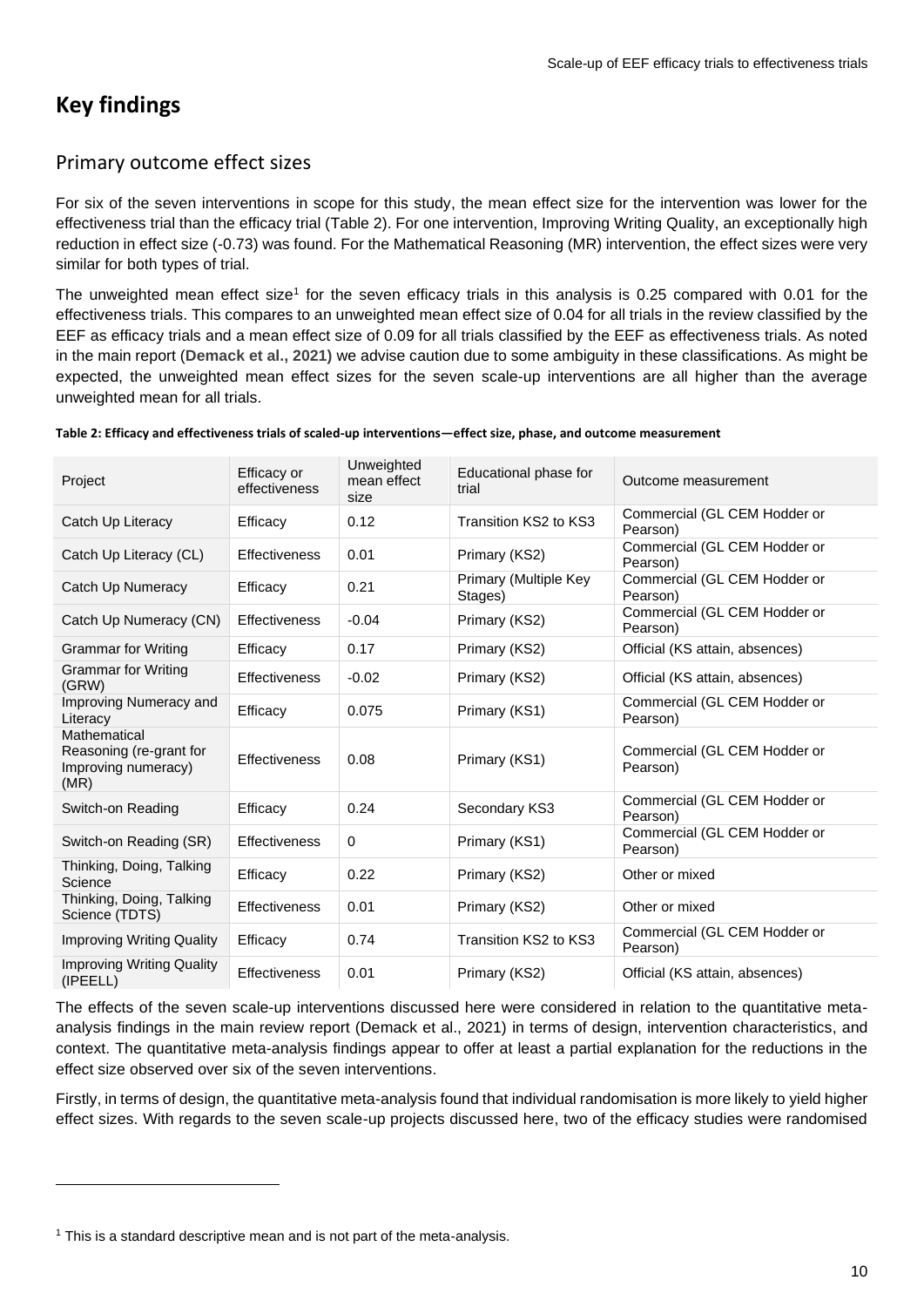at the individual level while all the effectiveness studies had clustered randomisation. This may have contributed to reducing the effect observed for the two efficacy interventions where individual-level randomisation was used.

Secondly, in terms of intervention characteristics, the meta-analysis revealed that transition projects (projects taking place at the primary to secondary school transition) were more likely to have higher effect sizes; two of the efficacy trials here were transition projects while all of the effectiveness trials were based in primary schools.

Finally, in terms of contexts of the interventions, findings from the meta-analysis showed that smaller studies and those set in one geographical location were associated with higher effect sizes. The average number of pupils in the efficacy trials here is 929 compared with 4,750 for the effectiveness trials, and the efficacy studies are more likely to be set in one geographical location.

It should also be noted that data in trial reports indicated that for all seven interventions there was a direct match between intervention and primary outcome,<sup>2</sup> which the meta-analysis indicates is likely to lead to larger effects than where there is weaker alignment between intervention and primary outcome.

# <span id="page-11-0"></span>The nature of 'scale-up'

At its simplest, scale-up can be observed in terms of increased numbers of participating schools and pupils. The number of schools participating in the trials of the seven scale-up interventions varied between 15 and 85 at the efficacy stage and between 84 and 205 at the effectiveness stage. The number of pupils (intervention and control) varied between 108 and 2,394 for the efficacy trials and between 999 and 8,966 for the effectiveness trials. For many of the interventions there was around a three-fold increase in the number of schools from the efficacy trial stage to the effectiveness stage. The most notable exception here is Switch-on Reading (SR) where there was an increase from 15 to 190 schools. The increase in the number of pupils at the effectiveness stage was, with the exception of SR, proportionately higher than the increase in the number of schools, meaning that generally more pupils were being recruited from each school in the effectiveness trials than in the efficacy trials.

| Project                                                          | Efficacy or<br>effectiveness | No. of schools | No. of pupils |
|------------------------------------------------------------------|------------------------------|----------------|---------------|
| Catch Up Literacy (CL)                                           | Efficacy                     | 85             | 557           |
| Catch Up Literacy (CL)                                           | Effectiveness                | 152            | 1371          |
| Catch Up Numeracy (CN)                                           | Efficacy                     | 54             | 108           |
| Catch Up Numeracy (CN)                                           | <b>Effectiveness</b>         | 151            | 1811          |
| Grammar for Writing (GFW)                                        | Efficacy                     | 53             | 2394          |
| Grammar for Writing (GFW)                                        | <b>Effectiveness</b>         | 155            | 7239          |
| Improving Numeracy and Literacy (MR)                             | Efficacy                     | 55             | 2217          |
| Mathematical Reasoning (re-grant for Improving<br>Numeracy) (MR) | Effectiveness                | 169            | 7419          |
| Switch-on Reading (SR)                                           | Efficacy                     | 15             | 314           |
| Switch-on Reading (SR)                                           | <b>Effectiveness</b>         | 190            | 999           |
| Thinking, Doing, Talking Science (TDTS)                          | Efficacy                     | 40             | 655           |
| Thinking, Doing, Talking Science (TDTS)                          | <b>Effectiveness</b>         | 205            | 8966          |
| Improving Writing Quality (IPEELL)                               | Efficacy                     | 26             | 261           |
| Improving Writing Quality (IPEELL)                               | Effectiveness                | 84             | 5444          |

#### <span id="page-11-1"></span>**Table 3: Seven scale-up interventions—number of schools and pupils for efficacy and effectiveness trials**

The Catch Up Literacy (CL) and Catch Up Numeracy (CN) developers did not accept that the EEF effectiveness trials were a scale-up of their respective efficacy trials. Although they accepted that the effectiveness trials involved more schools and pupils, they considered that as an organisation they had already delivered the interventions at scale. They

<sup>2</sup> Although this was not accepted by all the developers interviewed.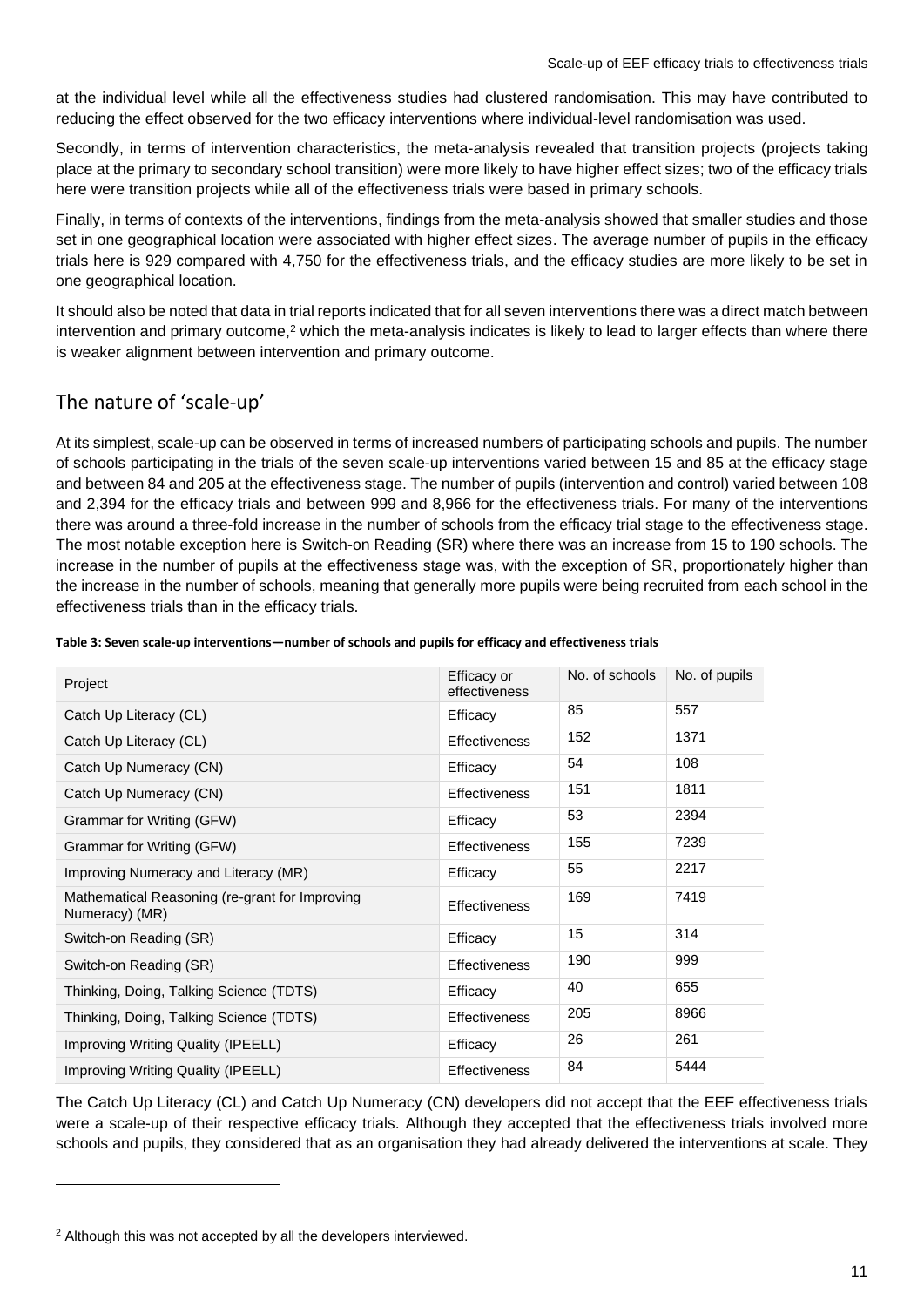asserted that there were no differences between the two trial stages in terms of how they approached the interventions nor any departures from their established ways of working in delivering their range of programmes nationally.

As well as increases in numbers of schools and pupils, various other changes were made for the move from efficacy to effectiveness trials, some of which may have negatively impacted on the effect size. The main areas of change are set out below. With the exception of the first area, new target groups, these changes can be understood as responses to the challenges of implementing an intervention at scale.

#### **New target groups**

In four of the seven interventions, the target group for the effectiveness trial was in a different school phase or Key Stage than for the efficacy trial. This raises the question of the extent to which the effectiveness trials for these interventions— CL, CN, SR, and Improving Writing Quality (IPEELL)—can be considered genuine scale-ups of the efficacy trials.

In the future, where changes in the target group are proposed for the scale-up, it may be appropriate to consider at the outset whether there is sufficient evidence to indicate that the intervention is likely to have a similar effect with the new target group. If this evidence is absent or insubstantial, a further efficacy trial prior to scale-up could be considered.

#### **Changes to the recruitment of participants**

For three of the scale-up interventions, there was a shift in who led the participant recruitment. The developers handled recruitment at the efficacy stage but for the effectiveness trials this responsibility fell to trainers—in the case of SR and Thinking, Doing, Talking Science (TDTS)—or to the organisation commissioned to run the intervention at arm's length from the developer (in the case of MR). In the other four interventions (CL, CN, GFW, IPEELL), the delivery partner undertook recruitment at both the efficacy and scale-up stages.

#### **Adoption of a train-the-trainer model**

In four of the seven interventions (SR, MR, TDTS, IPEELL), there was a shift from developers being responsible for delivery during the efficacy trials to the adoption of a train-the-trainer model for the effectiveness stage. For two interventions (CL and CN), a train-the-trainer model had also been in place for the efficacy trial. For GRW there already existed an established partnership for programme delivery so the intervention was delivered by a combination of the developer team and a consultancy organisation.

#### **Adaptations to the intervention**

A significant change was made to the GFW intervention for the effectiveness study. Training for direct implementers (teachers) in the efficacy trial had focused exclusively on the underpinning principles of the intervention and providing support for teachers to develop their own work based on these principles. In the effectiveness trial, the training focused on supporting teachers to implement two teaching units planned by the developers. For the other six projects, adaptations to the intervention at the effectiveness stage were more limited and based on learning from the efficacy trial or other work.

#### **Development of resources for trainers and direct implementers**

The most significant changes to resources involved producing PowerPoints and guides for the trainers. In creating these resources some developers were actively seeking to make their tacit knowledge explicit, as was explained by the TDTS developers:

*'Things that we would know how to say because of our experience and our specialism, that we'd know to*  say if we were training staff, we tried to make sure that they were written down as part of the training *materials or as part of the resources.'*

The TDTS developers reported that working with the new trainers was particularly beneficial in helping them to 'really identify what were the strategies, the clear strands, and how they could keep coming back to them and make that explicit to teachers so that teachers connect with the underlying strategies and not the specific examples'.

In most of the scale-up interventions, resources for teachers were 'sharpened' in the light of experience from the efficacy trial.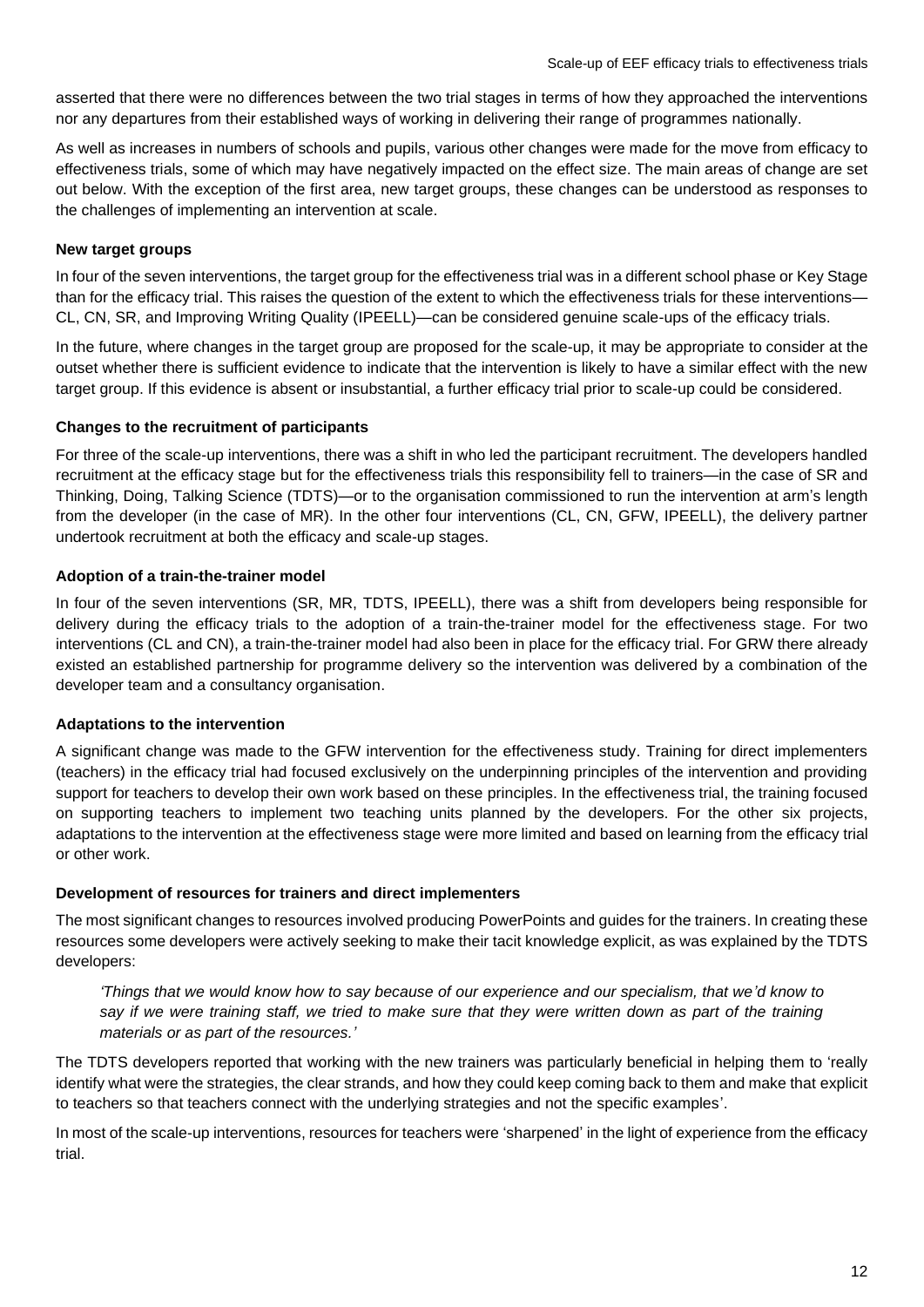#### **CPD for direct implementers**

For two interventions there was a reduction in the amount of CPD provided for direct implementers. In the case of the GFW effectiveness trial, all CPD was delivered in three full-day sessions to large groups of teachers whereas in the efficacy trial the developers had worked with schools in clusters over time, responding to their needs and providing coaching and mentoring. The rationale for the revised CPD model was perceived cost. In the case of TDTS, the reduction in the CPD for teachers from five days to four was to take account of the difficulties schools encounter in releasing staff to attend CPD.

Developers reported only limited changes from efficacy to effectiveness stages in relation to the theories of change underpinning their interventions, although the GFW developer noted the influence of cumulative learning from the efficacy trial and other projects they had led.

## <span id="page-13-0"></span>Cost-effectiveness

More surprisingly, for five of the seven projects there was little difference between the effectiveness and efficacy stages in terms of the cost-effectiveness of the intervention. Five of the interventions were rated by the EEF as very low cost (less than £80 per pupil per year) for both efficacy and effectiveness trials. For CL the cost reduced from high (more than £1,200 per pupil per year) for the efficacy trial to very low for the effectiveness trial, while SR's cost went from moderate (up to £700 per pupil per year) to low (up to £200 per pupil per year). As noted in the main review, there is inconsistency in measuring costs across reports so caution is needed in interpreting this finding.

# <span id="page-13-1"></span>Structures for supporting scale-up

This section outlines key features of the different structures that were deployed to support scale-up across the seven interventions, together with interviewees' perceptions of which structural features that worked well and less well.

The Catch Up (CL and CN) delivery partners reported that their existing organisational framework worked well in supporting effective delivery at scale. Catch Up is an established charitable organisation that was already experienced in delivering nationally and at scale prior to the EEF CL and CN effectiveness trials. It is useful to note that this experience meant that a core set of features were already in place, unlike the case in most of the other effectiveness trials where existing structures to support scale-up were absent or less well developed. The pertinent features of the Catch Up projects included a core team with established procedural systems and a team of self-employed trainers who had been trained and accredited prior to the effectiveness trials, together with a rigorous system for quality-assuring the work of the trainers.

Although Catch Up had established recruitment processes, it found recruitment at scale to be challenging and it attributed the difficulties encountered to insufficient resource and time to recruit rather than a structural issue. The interviewees perceived that this was an issue for the EEF to address rather than an organisational constraint.

Scaling-up through a national organisation was found by the MR delivery partners to be beneficial in terms of having an established organisational framework as well as a ready-vetted pool of high-quality trainers from which to recruit. Nonetheless, challenges were encountered in recruiting trainers in some geographical locations and the delivery team perceived that this impacted negatively on the quality of delivery of the training in those locations. The MR delivery partners deployed an arm's length approach to scale-up by appointing the National Centre for Excellence in Mathematics (NCETM) to deliver the scale-up. NCETM was responsible for recruiting participants and trainers and managing implementation. The MR developers worked with NCETM in designing and delivering the training. NCETM was selected by the delivery partner because there was seen to be a good match between the aims of the MR intervention and NCETM's own objectives, NCETM had the structure to enable further scaling, and the developers had links with key NCETM personnel.

The partnership model of working employed by GFW was perceived by the delivery partners to work well and combined the strengths of GFW and its partner organisation. While GFW maintained responsibility for delivery of the effectiveness trial, including recruiting schools, it worked with an education consultancy it had previously partnered with to provide sufficient trainers. GFW brought in-depth expertise in relation to the intervention as well as a very effective multi-strand strategy for participant recruitment that capitalised on their well-established network of contacts. The education consultancy was accustomed to working at scale and could provide experienced, tried and tested trainers who had previously delivered similar training programmes to schools.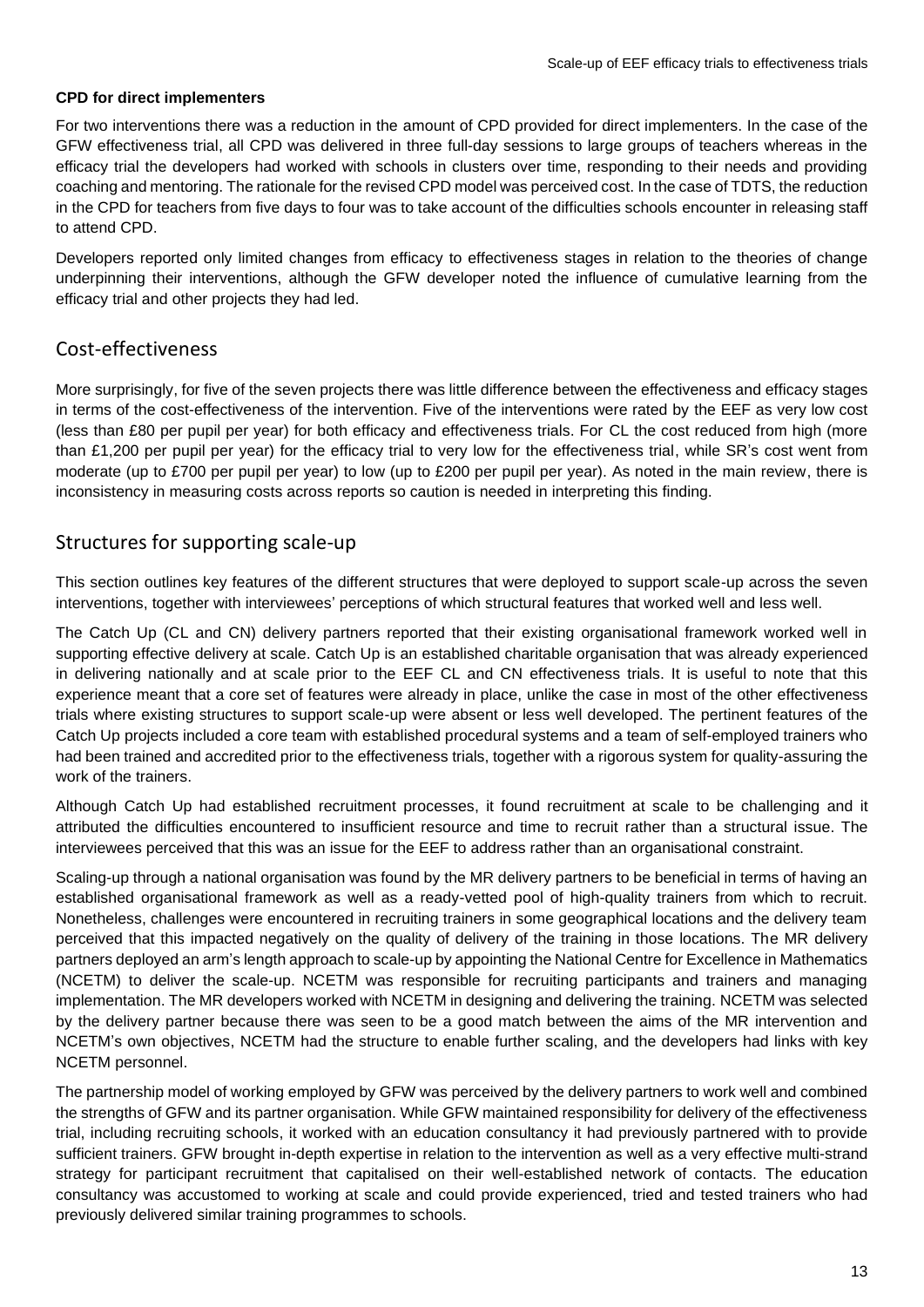In contrast, the model of directly recruiting a new team of trainers to implement at scale was, to varying degrees, considered challenging by each of the delivery partners (SR, TDTS, and IPEELL) that took this approach. The key issue encountered was recruiting sufficient tutors with the appropriate knowledge, understanding, skill sets, and attitudes towards the intervention. However, other projects with different structural arrangements were not immune to problems of recruiting and training adequate trainers at scale. These are reported in the next section.

A further issue evident in the implementation of the SR, TDTS, and IPEELL scale-ups by the delivery partners was the limited quality assurance and monitoring of both training and implementation. This was largely reported to be a response to the EEF's instruction to adopt a 'hands-off approach' to mirror 'real world conditions'. However, what is meant by 'real world conditions' needs to be considered. Typically, organisations that are experienced in delivering at scale will have in place routine processes for monitoring the quality of trainers and training. Some of these organisations will also directly monitor implementation and impact: for example, the National Literacy Trust regularly surveys pupils participating in interventions to assess impact. There are potential implications here for researchers and funders around determining what constitutes 'real-world conditions' for the purposes of effectiveness trials and a need to ensure that delivery partners understand what is intended.

Working with an organisation with a large-scale infrastructure was considered essential by the IPEELL delivery partner to successfully recruit sufficient participants. IPEELL reported that the difficulties encountered in trying to recruit at scale for the effectiveness trial had subsequently led them to partner with the National Literacy Trust for further scale-up. The programme was then 'traded' in the same way as other National Literacy Trust CPD programmes with recruitment of participants being undertaken mostly online.

In summary, given the small number of scale-up interventions reviewed, the data from this analysis is neither sufficient nor conclusive regarding the best structural arrangements to scale-up interventions. The limited data does, however, tentatively indicate that organisations that possess the following characteristics are more likely to be successful in leading implementation at scale—those with:

- established and tested organisational structure and processes;
- access within the organisation, or through partnership, to in-depth expertise on the intervention and how it should be implemented;
- established processes and networks for recruitment and selection of trainers and recruitment of participants; and
- robust quality monitoring systems for ensuring the quality of training and implementation in schools.

# <span id="page-14-0"></span>Programme features perceived to support high-quality implementation at scale

This section draws together findings on the features of programmes that appear to support or inhibit high-quality implementation at scale. The richest data concerns the recruitment and training of trainers as most of the developers had fairly limited involvement in the monitoring of the training or implementation, as noted above. Some form of trainthe-trainer model was deployed to scale-up five of the seven interventions. For the Catch Up interventions, a workforce of self-employed trainers, who were trained and experienced in delivering the interventions, had been established prior to the EEF effectiveness trial.

#### **Trainer characteristics and recruitment**

A key theme across most interventions was the need for all trainers to have a deep understanding of how children learn and an understanding of approaches to teaching in the subject area of the intervention. The challenge of recruiting sufficient trainers in a short period of time meant that most developers had to go beyond their existing professional networks and recruit some trainers who, it transpired, did not have sufficient knowledge and understanding. The reported consequence (particularly in relation to SR, TDTS, and IPEELL) was that the trainers delivered training to direct implementers who did not adhere faithfully to the intended intervention and, in turn, those direct implementers (teachers or teaching assistants) did not implement the intervention as intended.

The MR developer suggested a process of accreditation:

*'If the trainers felt that they had to be accredited in some way by presenting what they had observed … So [in the current effectiveness trial] irrespective of how they did it in the training phase, they'd go on to the next phase. But I would think that you have some incentive … I think that "you will be accredited to deliver*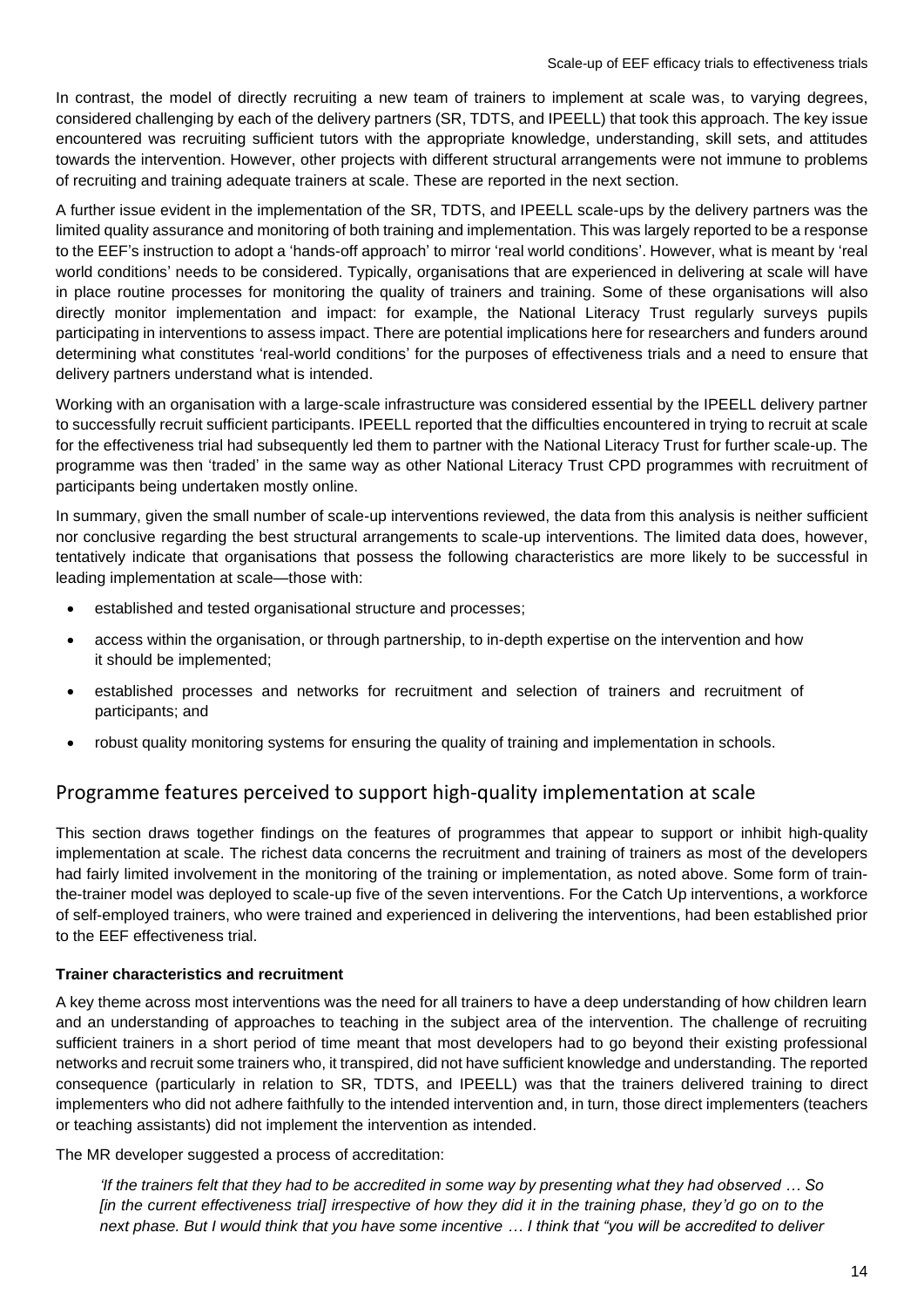*this training afterwards" would have made a difference. And people who are not accredited cannot deliver it.'*

Related to the previous themes is the need for all trainers to have the relevant experience both of teaching the subject and working in schools. For example, the SR developer reported that trainers who were already established teacher leaders for the Reading Recovery programme had both the necessary subject specialist knowledge to deliver SR and the leadership experience necessary to effect change in schools where the intervention was not being delivered as intended:

*'I think the understanding of the teacher leaders was greater—not just the understanding during training, but also when they were going back into school—their expectation of how the programme would be delivered was much higher. So when things weren't being done the way we'd written it down or the way they'd been trained, they were keener to go back in and to talk to the staff than maybe the non-teacher leaders were. I think that's about an understanding of how interventions should be delivered and why, and also just that deeper understanding of how children learn to read, as well.'*

Similar issues were encountered in scaling-up TDTS where trainers who lacked experience of primary science, or whose experience was in the informal learning sector rather than schools, were perceived to be less likely to implement the training with fidelity.

Recruiting trainers with appropriate knowledge and experience was more difficult where trainers were expected to recruit schools as well as deliver training in schools. The SR and TDTS developers both reported that expecting trainers to recruit schools had the effect of obliging the developers to recruit trainers who had established networks but who may not have been the highest-quality trainers. The SR developer recommended that in future scale-ups recruitment should be separated from delivery commitments.

Positive trainer attitudes towards the intervention were reported to be essential. This required recruiting trainers that had values and beliefs about how children and young people learn in the subject area that were compatible with the intervention. In addition, it was found necessary to recruit trainers who were willing to set aside any of their own established practices that reduced fidelity to the intervention. A lack of belief in the intervention or a lack of commitment to it was reported to lead in some instances to disruption to the training and negative impacts on implementation:

*'There were a couple of places where NCETM wanted to have trainers and nobody in that region wanted to be trained, so I think they pushed a bit those regions and those didn't work very well' (MR developer).*

*'It's almost like identifying a mindset. Some of them were able to sort of get it—they'd understand what we were saying: "This is what you're got to hold true to, and to a large extent this has already been successful, so you've got to stick to it, because we're trying to replicate something that already has success. We're trying to replicate it at scale." And some of them understood that and had respect for what the limitations were, and some of them, it's like they couldn't help but want to change it, to kind of go "I know best" because I've got this other bit of experience and this other bit of experience' (TDTS developer).*

A further issue linked to prior experience and attitude is the mode of CPD that trainers are used to delivering. Interestingly, the SR developer reported that trainers who were experienced Reading Recovery trainers often came back to seek clarification or to discuss issues observed in schools, reflecting a way of working that was embedded within Reading Recovery. In contrast, other trainers rarely made contact with the developer after the train-the-trainer sessions. These trainers included those with experience of delivery of National Strategies where the mode of CPD primarily involved no further interaction with the schools after the delivery of the training.

A final issue raised related to trainer recruitment was the need for a selection process rather than just a recruitment process. As the developers for TDTS pointed out, time constraints meant that it was not possible to train and then observe the trainers and then select only those who demonstrated that they fully understood the programme and delivered the CPD with fidelity. This issue was particularly pertinent when a cadre of trainers was being established for the first time. The CL, CN, and GFW projects already had in place a set of trained and 'tested' trainers so did not report either this difficulty or the other issues related to trainer characteristics as barriers to implementation.

#### **Training for trainers**

Sufficient time for training the trainers and not making assumptions about trainers' prior knowledge were considered important. The training for trainers to deliver the IPEELL consisted of only one half-day because the developer had assumed that the trainers would have the necessary background knowledge. However, this assumption proved not to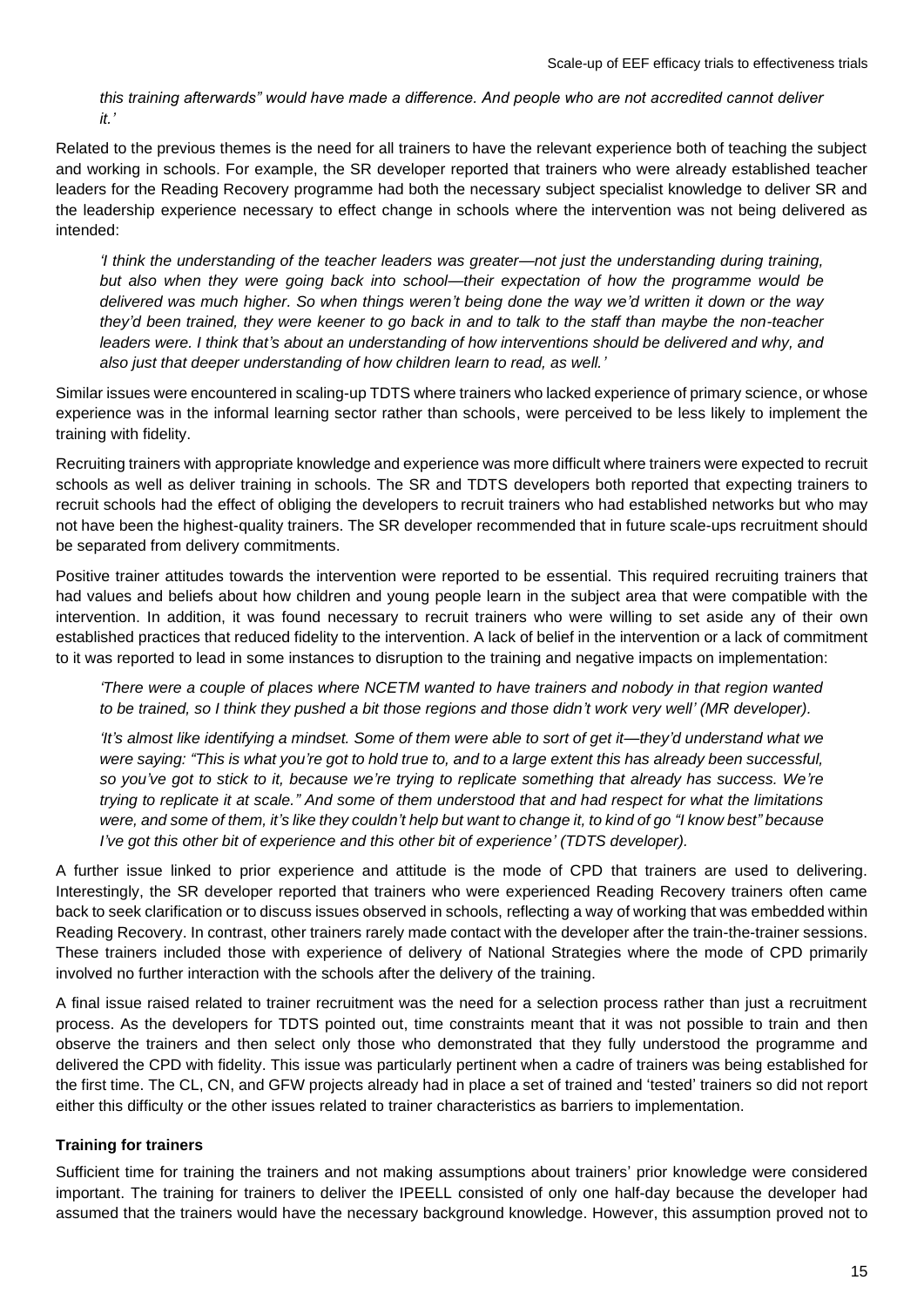be case and the drawback was perceived to undermine the fidelity to the intervention in the training for teachers with the consequence that teachers did not implement the programme with fidelity:

*'We made some assumptions … First, that because [the trainers] were members of the local authority improvement services that they would have full understanding of concepts of self-regulation, and also knowledge of the content of English teaching in particular with respect to writing, and this proved not to be the case. … nobody said, "Well, what is self-regulation?" So we assumed that they all understood it. And later on [when the trainers delivered CPD to teachers], it was blatantly not the case.'*

Scheduling the training so that training on the full intervention is completed before the trainers begin to deliver CPD to schools was reported to be necessary. Due to squeezed timelines, TDTS trainers had to begin delivering CPD in school after just two of their four days of training. While the developers stopped short of claiming a direct connection between this scheduling and its impact on implementation, they did consider it problematic as the trainers 'never got a chance to see the course in its entirety, to experience it in its entirety, before they started delivering the course to their own teachers'.

Making the tacit knowledge of the developers explicit was challenging for some developers but recognised as important. The IPEELL developer was able to trace a link from the training for trainers not making tacit knowledge explicit through to teachers in schools not implementing with fidelity:

*'In the training, initially, we didn't make clear enough the negotiables and non-negotiables. Later on, as we*  went around to monitor this in the schools, it became obvious that some aspects should have been more *clearly emphasised as non-negotiables [in the training of trainers]. Some teachers didn't … we said from the beginning that this was a strategy to improve writing. It was not a straitjacket. Therefore, we didn't expect them to follow everything to the last dot and cross. But there were certain points that we did say … there were certain stages that were part of the strategy and that the whole strategy depended upon these things being carried out properly. They were the non-negotiables. In some schools, teachers didn't fully take these on.'*

Developers did provide detailed resource packs for trainers and refined resource packs to be used by the direct implementers to help make tacit knowledge explicit in order to enhance fidelity. However, while making tacit knowledge explicit was considered important by developers, it should not necessarily be prioritised by itself. Some developers saw the need to find a way to balance the maintaining of fidelity to the intervention on the one hand and the building of trainers' ownership of the intervention on the other. This dilemma is illustrated in the TDTS developers' observations on the delivery of training:

*'We noticed things like sometimes some of the tutors would say things like "[the developers] said I had to say this", rather than making it their own. Some of the trainers probably gave too much emphasis to areas that we wouldn't emphasise as much… trainers would spend a lot longer on some sections than I would have done … and it's how you facilitate the trainers to make it their own, so they really feel it's theirs but it's still true to the original.'*

This issue cannot be addressed simply by tighter codification of an intervention. The TDTS developers pointed to 'the complex nuances of a really effective train-the-trainer programme and the amount of effort that it takes to replicate something at scale through that mechanism'. Illustrating this point, they explained:

*'You want to give them a little bit of flexibility to play to their strengths, to insert their own anecdotes. That is quite an art—I think one of the things we learned was actually how challenging that is, to tread that line between making sure that there is the consistency [about] the core messages [and] strategies and the connection all the time to opportunities for higher-order thinking remains really clear and strong, whilst at the same time, you do not want people to be feeling like they're standing there with their training folder following a script, because it's not natural and actually that makes the training less effective. Even with the very experienced trainers we were working with, that was really challenging.'*

The direct involvement of developers in delivering training to trainers was considered important across the interventions. Taking this a step further, the evaluators of the IPEELL effectiveness trial recommended that trainers should observe the developers delivering the CPD direct to teachers. This recommendation was taken up by the National Literacy Trust in the subsequent scale-up activity and was regarded by both the Trust and the IPEELL developers as key to ensuring fidelity of CPD delivery by the trainers.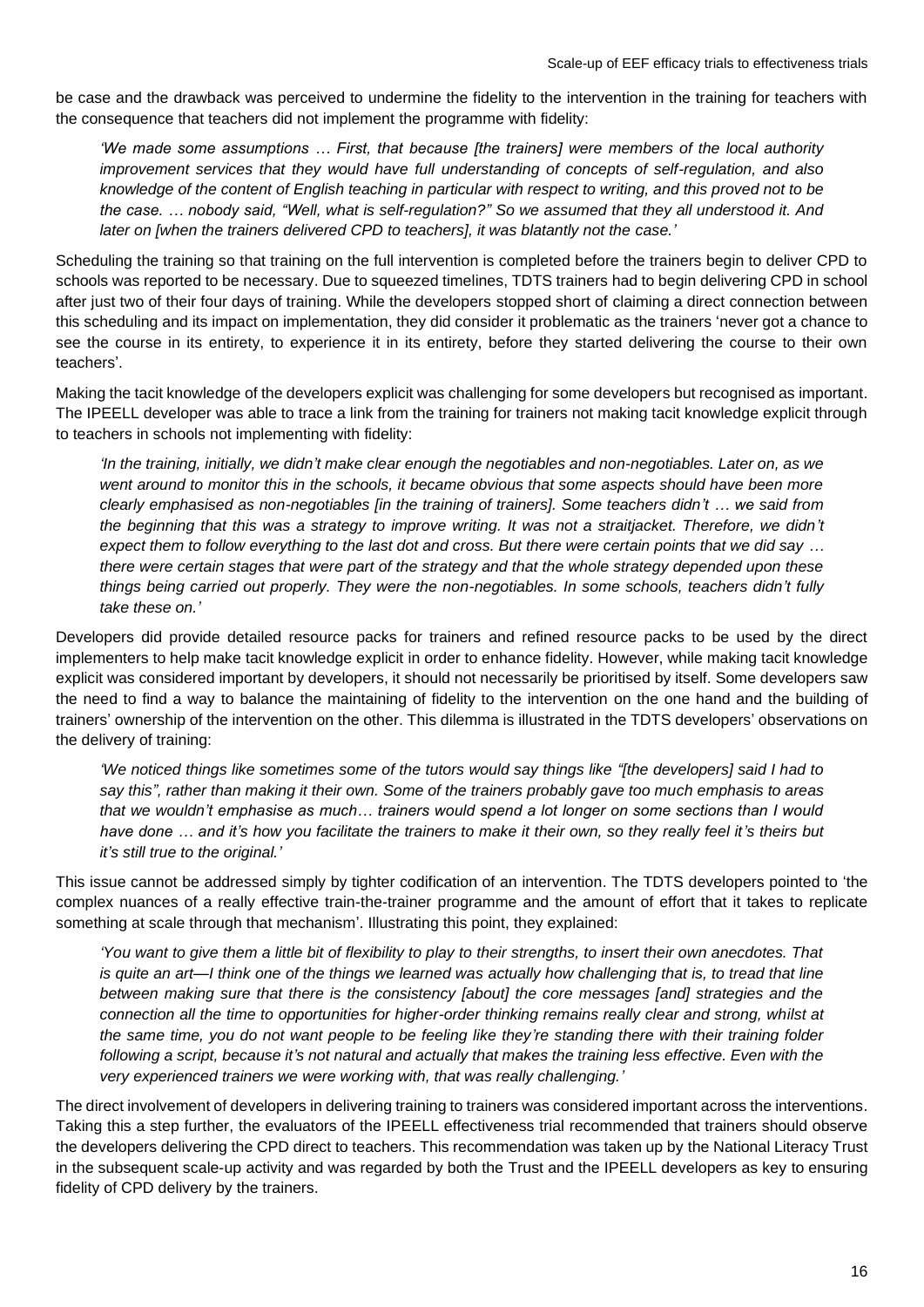The opportunity for trainers to practise delivery, by delivering a complete programme of CPD to direct implementers once before an effectiveness trial begins, was mentioned as important by the TDTS and GRW developers. While this is more of an issue of evaluation design than a factor supporting effective implementation, it does highlight the complex process and the time and practice needed for trainers to develop the understanding and skills to implement CPD and, if appropriate, support implementation. The SR developer highlighted issues of cognitive overload in train-the-trainer sessions and pointed to the need for trainers to be able to try out CPD delivery and then have the opportunity for further reflection and training.

Ongoing communication and support for trainers through the delivery phase was perceived to be important. This appeared to be working effectively in the SR intervention:

*'Our [previous] experience is that cascading training doesn't work … So, we tried very hard to have as much training and contact with the trainers as possible. I did have a lot of communication with trainers when things were happening that were unexpected. … a lot of the trainers were really shocked at how the intervention was being delivered. I had a lot of emails and phone conversations with trainers who were saying "I don't know why they're doing that, because I didn't say that", or "I don't know why they're missing this thing out, because it's really obvious from the training materials".'*

The following features were perceived to support effective train-the-trainer programmes, with each item mentioned by one of the developers interviewed.

• Trainers should implement the intervention with a full class prior to training delivery. Although the MR developer noted that they did not have empirical evidence, they stressed the importance of trainers delivering the intervention to a full class of children prior to delivering any CPD to teachers so that the trainers were better able to address teachers' questions and concerns:

*'We believe very strongly … [trainers] must do it, on the same scale that they are going to ask the teachers to do it … If it's a classroom intervention, deliver it in the classroom so you know what happens in a classroom, so when a teacher asks you, you can actually answer.'*

• CPD should be ongoing. The SR developer highlighted the need for ongoing CPD for trainers and contrasted the approach in the effectiveness trial to the Reading Recovery programme where:

*'You have ongoing CPD throughout every single year that you're in practice, and we know that works because it brings that fidelity of the programme, and it deepens the understanding behind the programme that is being delivered or trained. And that wasn't possible because of the short amount of time that the [effectiveness trial] was delivered over.'*

#### **Training for direct implementers**

The need to sequence CPD for direct implementers over time to enable deeper understanding was highlighted by the GRW and SR developers who both felt that their effectiveness trials were not conducive to the development of the deeper understanding required. As the SR developer explained:

*'It's only when they go through CPD on a continual basis rather than the odd, ad hoc training that they start to realise how much more they need to know, and we're always learning from that … [this intervention] is a day's training and a bit of support and that's quite limited. What I've learned over these projects, but also other things, is that it's not about the approach you use, it's about the knowledge and understanding of how children learn to read that is going to have a real impact.'*

This issue, together with the lack of opportunity to build relationships with direct implementers, was expanded on by the GFW developer. Instead of their usual 'drip-feeding, slower, developmental approach' with smaller groups of teachers, for the effectiveness trial the training for teachers was delivered using 'a much more didactic, approach—here it is, do that' in 'three monolithic inputs' and with no opportunity to build relationships with teachers in the very large training groups. The developer perceived this as 'somewhat unnatural' with negative impacts on teacher development and consequently pupil outcomes. While the developer acknowledged the cost issue of implementing their usual approach at scale, they pointed out that if there is willingness to accept the cost of delivery of CPD to direct implementers, implementation can be more effective if CPD is developmental and involves establishing ongoing relationships between trainers and direct implementers.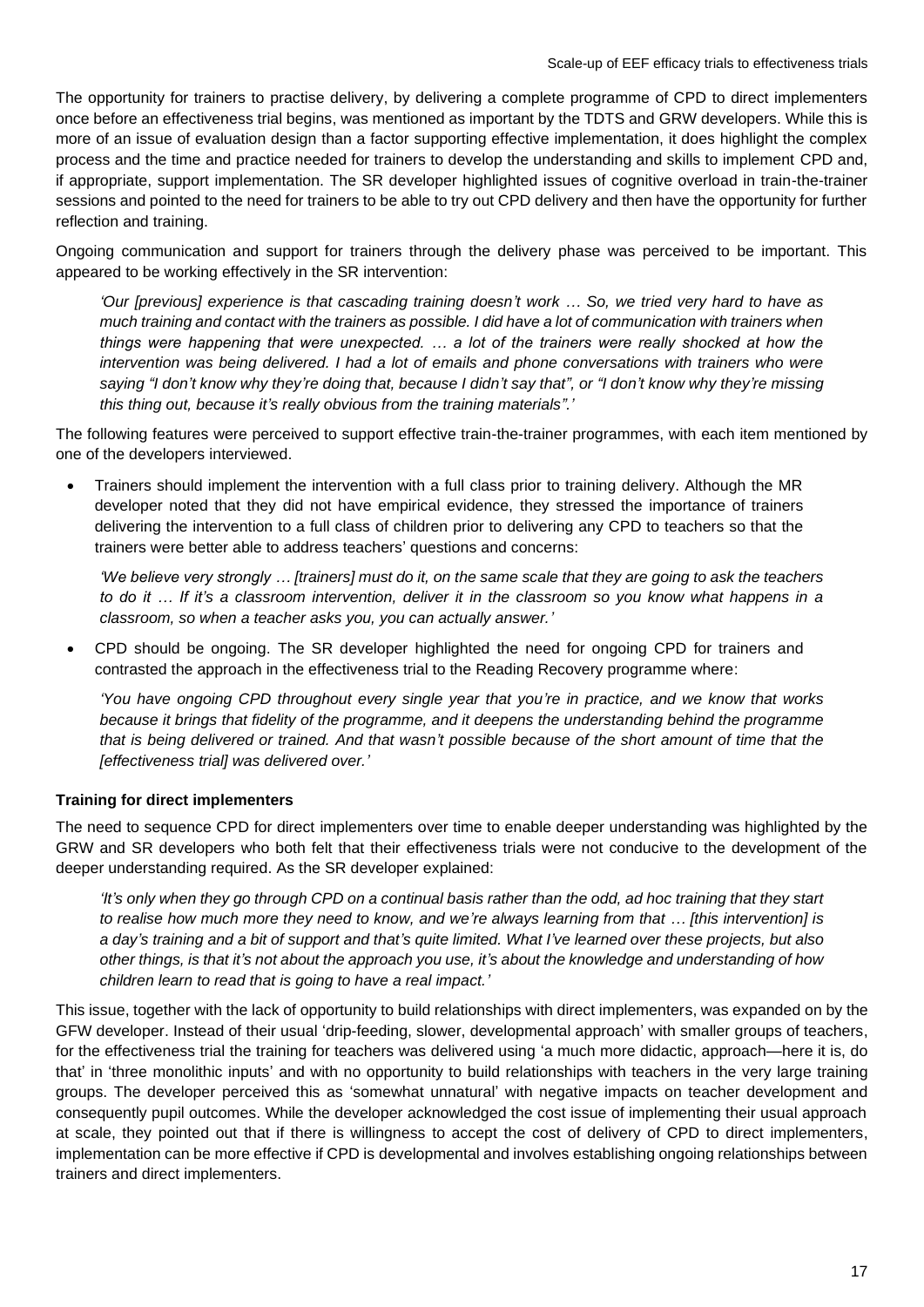An effective practice reported by TDTS was using two trainers to deliver to direct implementers; this was perceived to address some of the challenges of a train-the-trainer approach and, going forward, the developers wanted one of the two trainers to be a member of the core developer team:

*'Another thing I feel strongly is, if we were scaling up without an effectiveness trial, there is no way we would have, in retrospect, have trained 14 trainers and said, "OK now you go and deliver the course." We would have trained people initially to do co-delivery with us. And that would have improved the … What we've been doing since the effectiveness trial result is building up our core team ... If we do this again as a future trial, we would want to do co-delivery: one of us with one of the new trainers on an intervention, because that way [ensures] fidelity and allows scalability.'*

Inevitably this approach has a cost implication and may not be feasible in all effectiveness trials.

#### **Quality assurance of training for direct implementers**

There was a general consensus that quality assurance of training is important. While this was an established process for the Catch Up interventions, some of the other developers expressed concern that in their effectiveness trials it was too light-touch and insufficiently rigorous or it focused only on checking fidelity rather than being a quality improvement process. As the MR developer explained:

*'This idea of hands-off is not very good. We should have a role in monitoring the quality of the trainers' implementation. We should go and visit the trainers in the same way that we visited the teachers in the efficacy trial. And we also think that there should be a formal evaluation of their implementation.'*

The most extensive quality assurance of training took place for the IPEELL intervention where the IPEELL developer observed all training sessions, fed back to the trainers, and carefully intervened where the information being given to teachers was incorrect. Providing feedback to trainers was perceived by the IPEELL developer to play a role in improving the fidelity of subsequent delivery of the CPD. However, it is noteworthy that this level of monitoring was only put in place because it became apparent that teachers were not implementing the intervention with fidelity.

#### **Support for implementation**

Establishing a strong ongoing relationship and continued support for direct implementers by trainers was identified as important. This factor was perceived by some developers to support the development of teachers' understanding and enabled issues that arose during implementation to be addressed. The SR developer reported that the process of trainers going back into schools following the training to support implementation 'can have a massive impact' and as noted earlier is likely to be even more effective where the trainer has leadership experience.

This approach aligns with the views of some of the other developers who stressed the need for direct implementers to be provided with opportunities to reflect on the intervention and implementation during the implementation period. For example, the IPEELL developer reported that network days for direct implementers run by the developer and supported by the trainers part-way through the intervention period were effective in improving fidelity of implementation. These network days were put in place as it became apparent that fidelity of implementation was weak. Similarly, the use of gap tasks as an integral part of the CPD programme in TDTS was reported to be beneficial in both monitoring implementation and enabling a cyclical process of reflection and sharing of experiences.

Another method of providing ongoing support for direct implementers was ensuring that there was in-school support. For example, the TDTS delivery team worked with more than one teacher per school so that those teachers could share ideas and experiences. The SR developer acknowledged that implementation could have been enhanced if the trainers had been tasked with establishing stronger communication with class teachers so that teachers could support the teaching assistants who were the direct implementers:

*'Communication … We know that is an issue. What's happening with Mrs so-and-so down the corridor on a one-to-one basis, the class teacher doesn't necessarily know about. And I think what we would have wanted to do was the trainers to have some input with class teachers and for them to come to some kind of training just to hear about … the strategies that were being taught, the principles that were being taught, so they could back that up back in the classroom.'*

#### **Quality assurance of implementation by direct implementers**

The need for quality assurance of implementation by direct implementers and its more immediate impacts on pupils was perceived as an important basis for improving fidelity. Developers who mentioned the importance of this quality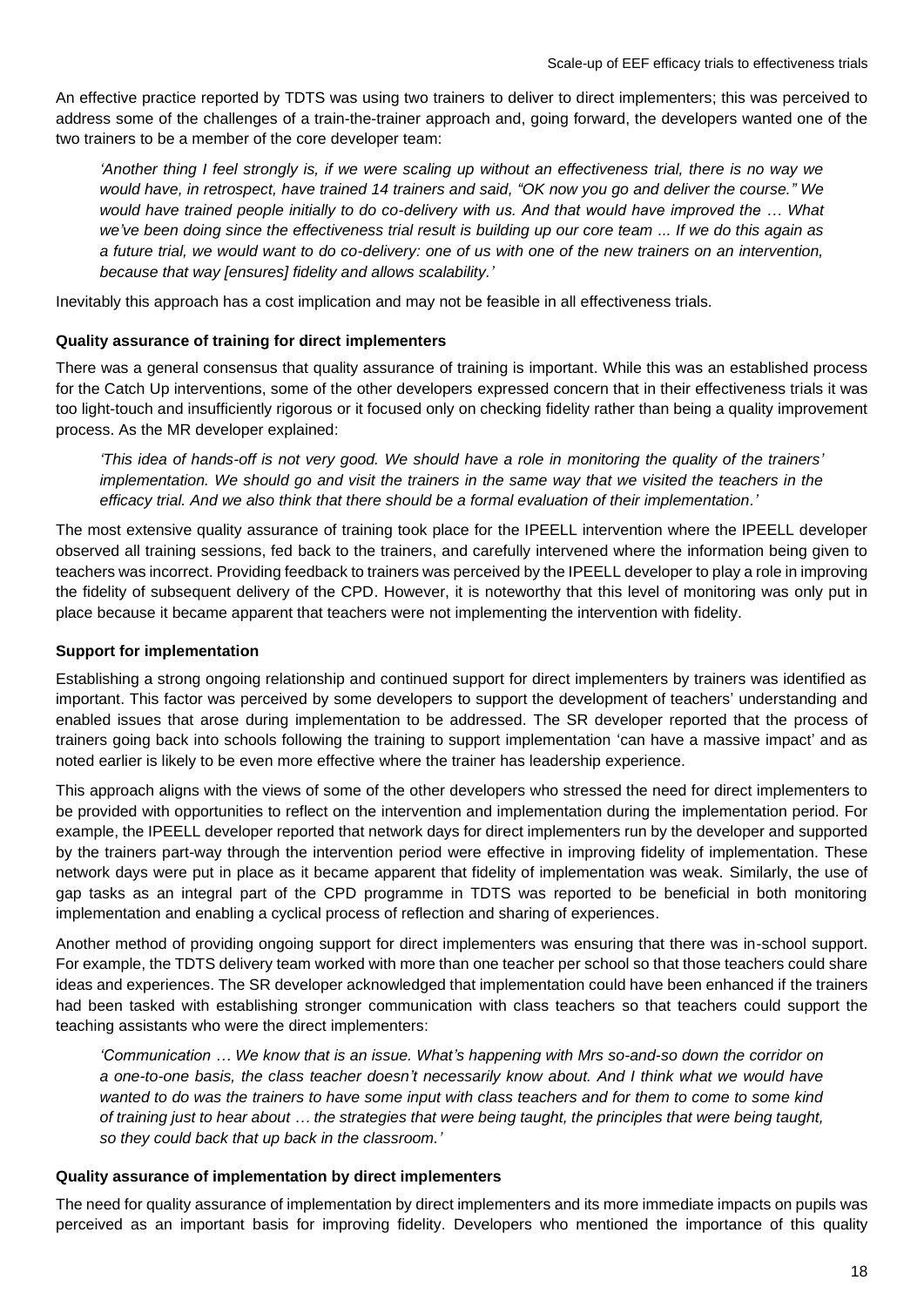assurance tended to juxtapose this with the reality of the limited quality assurance that was possible during the effectiveness trial. As the GFW developer pointed out, the 12 sample visits they conducted provided a very incomplete picture:

*'I think it was 12 visits, I can't remember … we visited once just to see what they were doing, but that's tiny. And it becomes terribly dependent on which lesson in the unit that you happen to see. … because in a proper unit of teaching narrative writing or argument writing, you could go into a lesson where there wasn't much of the grammar stuff going on because that was a lesson that was looking at story structures or something. So, it was very, very tiny.'*

An important lesson from the IPEELL scale-up, where monitoring was undertaken in most schools (in the form of observations of lessons and interviews with children), was that the monitoring of implementation must be undertaken by people who have a full understanding of the strategy and have attended the train-the-trainers training. As the developer explained, not all individuals conducting the monitoring had this knowledge or experience:

*'Over the two years of the project, there were changes in personnel at both venues—of trainers and therefore of people who were also expected to monitor what was being delivered, so the people who were monitoring what was being delivered were not necessarily totally au fait with what the project was about … [and that is where it fell down].'*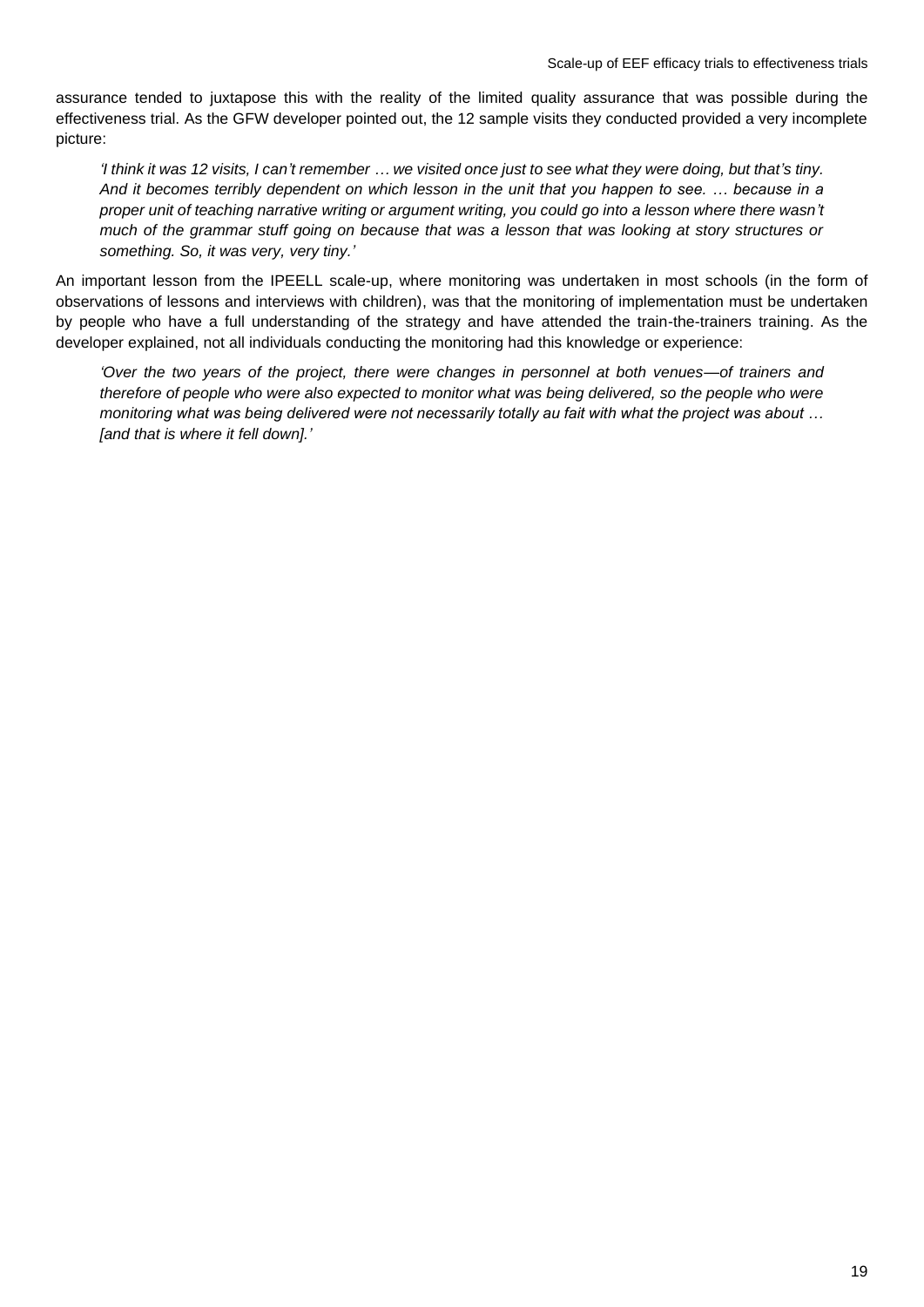# <span id="page-20-0"></span>**Conclusion**

For the seven interventions that were the focus of this analysis, scale-up was not confined to increasing the numbers of pupils and schools. Most of the other changes observed in the progression from efficacy trial to effectiveness trial—for example, changes in recruitment methods, adopting a train-the-trainer approach, developing new resources or refining resources for trainers and direct implementers, and adaptation of the training for direct implementers—such changes can be fairly regarded as processes needed to manage delivery at scale. However, a change in the target group in four of the seven interventions does raise questions about whether those studies were genuine scale-ups from the efficacy trials and whether either an effectiveness trial with the same age group or a second efficacy trial with a different age group may have been more appropriate.

The explanation for the reduction in the mean unweighted effect size for the primary outcomes for these interventions from 0.25 for the efficacy trials to 0.01 for the effectiveness trials may be explained in part through findings from the quantitative meta-analysis in the Review of EEF Projects (Demack et al.,2021) in terms of variation between the efficacy and effectiveness trials in the trial design, target group, size of study, or the number of geographical locations in which the intervention was delivered. Specifically, (a) two of the trials were designed with clustered randomisation at the effectiveness stage and individual-level randomisation (associated with higher effect sizes) in the efficacy stage, (b) two of the efficacy trials were transition projects (associated with higher effect sizes) while all of the effectiveness trials were based in primary schools, and (c) the effectiveness trials were larger studies and more likely to be set in one geographical location (both associated with lower effect sizes).

The qualitative analysis of interviews with intervention developers and deliverers enabled an in-depth exploration of the structural and programme factors and provided deeper insights into to the factors that either supported or impeded successful scale-up. While it is not possible to make definitive claims about the effectiveness of different structural models for scale-up, the data indicates that implementation is more likely to be supported where there are established and tested organisational structures and processes, which include processes for the recruitment and selection of trainers and the recruitment of participants and for monitoring the quality of training and implementation. The structural arrangements also appear to be most effective where they incorporate or facilitate access to in-depth expertise on the intervention and how it should be implemented and, in the case of scale-ups that are not led by the developer, where there is an alignment between the aims of intervention and the aims of the organisation implementing at scale.

The richest data on programme features that are perceived to support implementation at scale relates to train-the-trainer aspects of scale-up. The date was more limited on other features of programmes that support implementation at scale as the developers had less engagement with these aspects of the programme implementation. In summary:

- In relation to the recruitment and selection of trainers, the data indicates that trainers require a deep understanding of how children learn and of approaches to teaching in the subject area of the intervention, experience of teaching the subject and working in schools, and a positive orientation towards the intervention. Developers perceived that the pool of high-quality trainers was reduced where trainers were also expected to have networks to recruit participants. Developers also felt that the quality of trainers would be enhanced by robust monitoring of trainers' work and its impact. A process of accreditation was suggested to support this.
- In relation to training the trainers, the data suggests that training programmes are more likely to be effective when (a) sufficient time is allocated for the training, (b) the developers are involved in training delivery, (c) no assumptions are made about trainers' prior knowledge and understanding, (d) training for the full intervention is given before the trainers begin to deliver CPD to schools, and then (e) there are ongoing opportunities for trainer CPD and support. Training may be further enhanced where there are opportunities for trainers to observe the developers delivering the CPD direct to teachers or for trainers to implement the intervention with a full class prior to training delivery. A cycle of quality assurance of training delivery and feeding back to the trainers was considered very important but was reported to be limited in most of the scale-ups analysed. Indeed, some developers partially attributed the limited monitoring possible during the effectiveness trial to reduced fidelity of training and, in turn, weak fidelity as the intervention was implemented with pupils.
- The data also indicates that two possibly under-recognised issues in scale-up are the complexity of making the developers' tacit knowledge explicit and the need to balance fidelity to the intervention alongside building trainers' ownership of the intervention.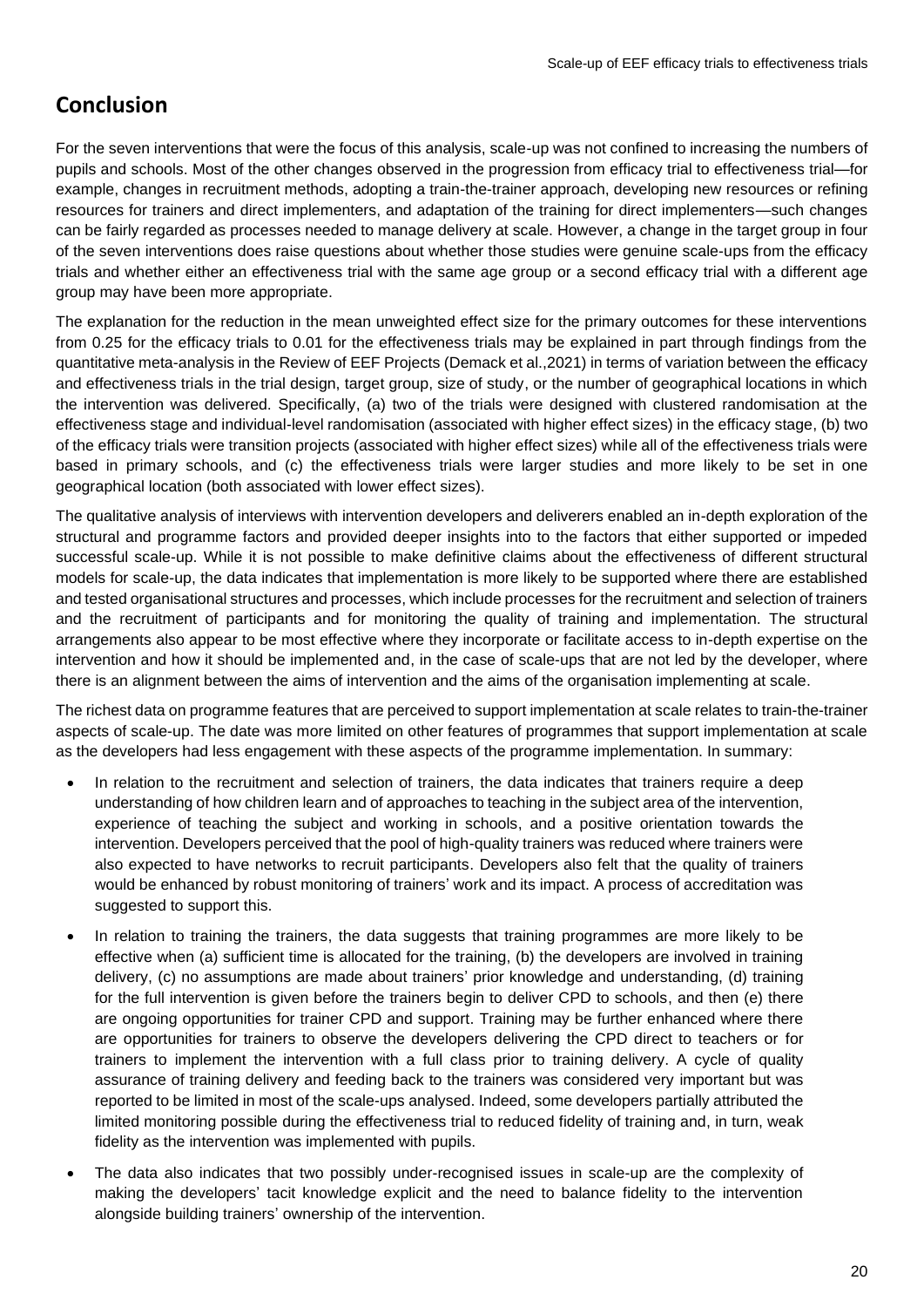- In relation to the delivery of training to direct implementers, the data highlights the importance of sequencing CPD over time to enable deeper understanding of the intervention and principles of implementation. Establishing strong, ongoing relationships between trainers and direct implementers and providing continued support for direct implementers by trainers were also identified as important, as was the need for direct implementers to be provided with opportunities to reflect on the intervention and implementation during the implementation period. Ensuring that direct implementers had support in school, for example, by involving more than one teacher per school or by trainers working with key stakeholders, was also highlighted.
- In addition to robust quality assurance of training, the data suggests that implementation is likely to be more effective if there is also quality assurance of implementation, including measurement of its more immediate impacts on pupils, as a basis for providing further support to direct implementers and improving fidelity.

The findings also highlight the complexity of making the tacit knowledge of developers explicit in ways that can be owned by trainers. Trainers were reported to be less inclined to revert to their preferred approaches and fidelity to the intervention was reported to be stronger where trainers both had good knowledge of the intervention and felt a sense of commitment and ownership, indicating a possible area for further research so guidance can be provided to delivery partners.

Taken holistically, the findings indicate that it may be beneficial for trial designers and funders to consider in more depth how an effectiveness trial should be defined. At its simplest level, this would involve considering instances where the target group has changed to determine whether another efficacy trial would be more appropriate before wider scale-up. The more challenging task would involve, firstly, developing greater clarity around what is necessary to reduce or change in order to implement at scale—this will be influenced by both practical and costing constraints. Interestingly, there were notable variations across the analyses of the seven scale-ups about what was considered necessary to change and what was not. Secondly, greater clarity must be developed about those features that need to be present for an intervention to be implemented effectively at scale. These findings offer a starting point by (a) identifying particular approaches to training trainers and CPD for direct implementers that appear to offer the greatest likelihood of leading to effective implementation and (b) highlighting the need for robust quality assurance of training and implementation. Inevitably these features will need to be 'traded-off' with practicality and cost, but it appears from this analysis that there is scope for this to be done in a more systematic and evidenced way.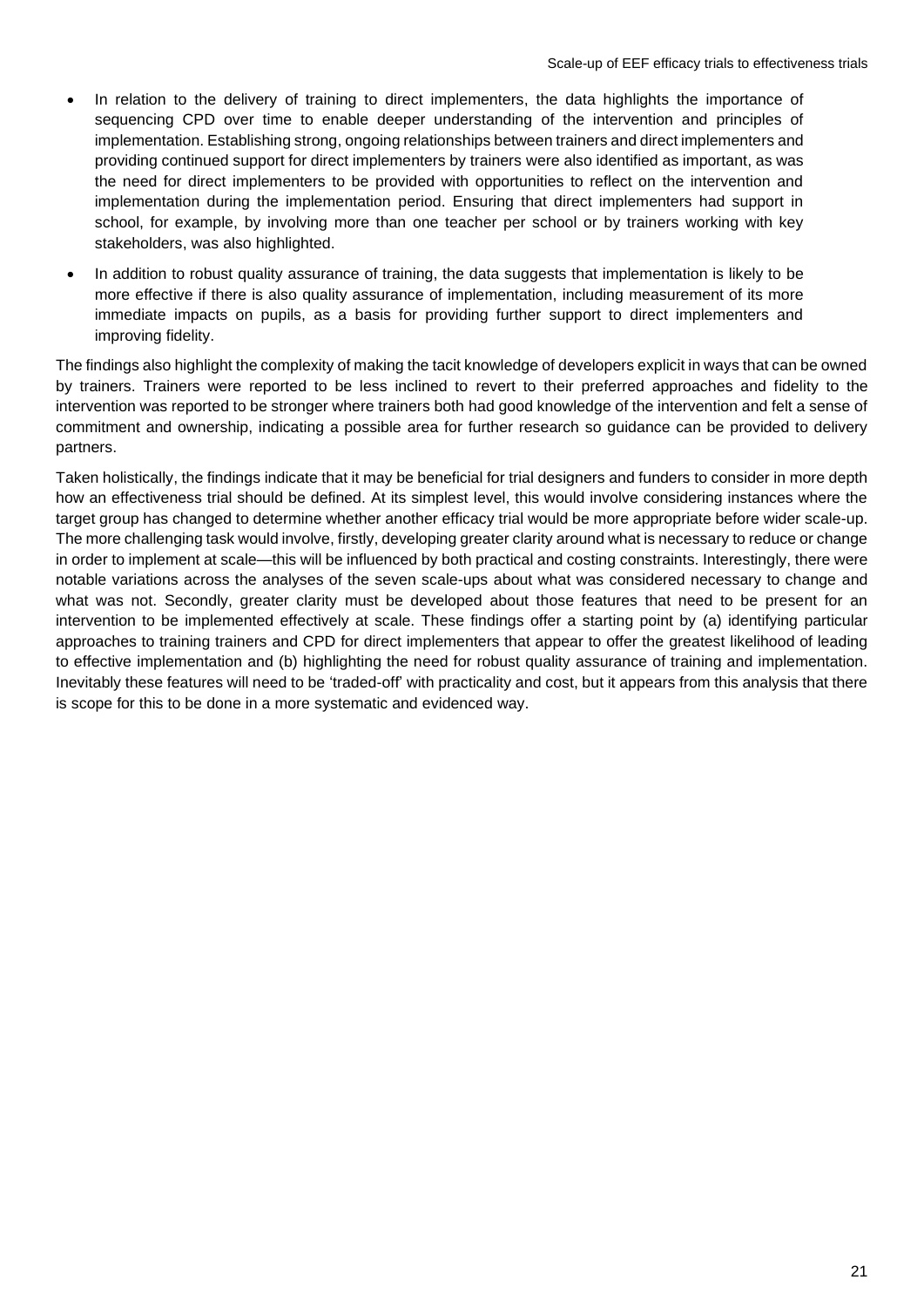# <span id="page-22-0"></span>**References**

Demack, S., Maxwell, B., Coldwell, M., Stevens, A., Wolstenholme, C., Reaney-Wood, S., Stiell, B. and Lortie-Forgues, H. (2021) 'Review of EEF Projects': [https://educationendowmentfoundation.org.uk/public/files/Publications/Review\\_of\\_EEF\\_Projects.pdf](https://educationendowmentfoundation.org.uk/public/files/Publications/Review_of_EEF_Projects.pdf)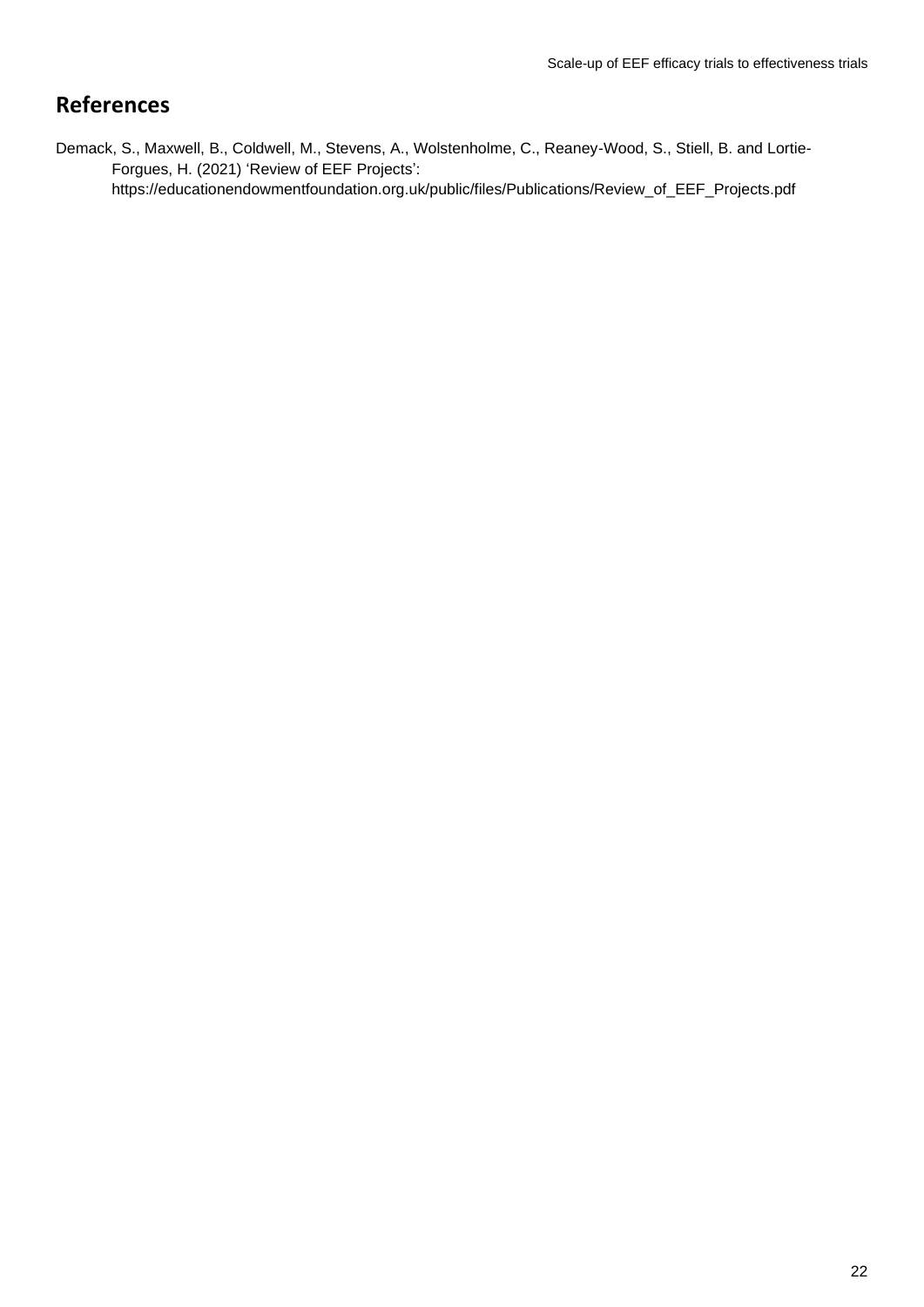# <span id="page-23-0"></span>**Appendix A: Information sheet for scale-up telephone interviews**

# **PROJECT INFORMATION SHEET**

# **Review of EEF grants:**

# **Learning from scale-up from efficacy to effectiveness trials**

Sheffield Institute of Education at Sheffield Hallam University has been commissioned by EEF to conduct an external review of their reported projects in order to identify overarching themes, patterns and other lessons beyond the headline impact on pupil outcomes.

#### **Purpose of the study**

The overall aim of this work is to provide an analysis of the published EEF RCT trials to identify patterns related to **who** and **what** has been successful and **why,** particularly in terms of scale up.

The study will identify overarching themes, patterns and other lessons beyond the headline impact on pupil outcomes. The intention is to look 'beneath the surface' of single projects to identify cross cutting issues which will be useful in EEFs future grant-making work and inform their approach to scale-up.

Our methods involve looking at both the quantitative impact results and implementation and process evaluations through: an exploratory review of EEF reports; meta-analyses to explore the relationship between programme characteristics and outcomes; and conducting telephone interviews with developers who have scaled up trials.

#### **Why have I been chosen to take part in a telephone interview?**

EEF has passed on your details as you have had a leading role in scaling up a project from an efficacy to effectiveness trial. Your experience and reflections will inform our learning on what works in scale up projects and improve the approach EEF take to these projects in future.

#### **What will it involve?**

Your participation in a telephone interview is voluntary. It will take up to an hour and will be arranged at a time that is convenient to you over the next few weeks. The interview will be recorded with your consent and transcribed.

#### **What will be the focus of the telephone interview?**

The telephone interview will explore what you have learned about the following areas in relation to moving from efficacy to effectiveness trial:

- Learning from efficacy trials what did you change and why?
- Recruitment of schools
- Scaling up delivery approaches what you did, and what you have learned about what worked well/didn't work well including:
	- o Your approach to designing the intervention overall
	- o your approach to managing training/CPD at scale
	- o The CPD teaching and learning approach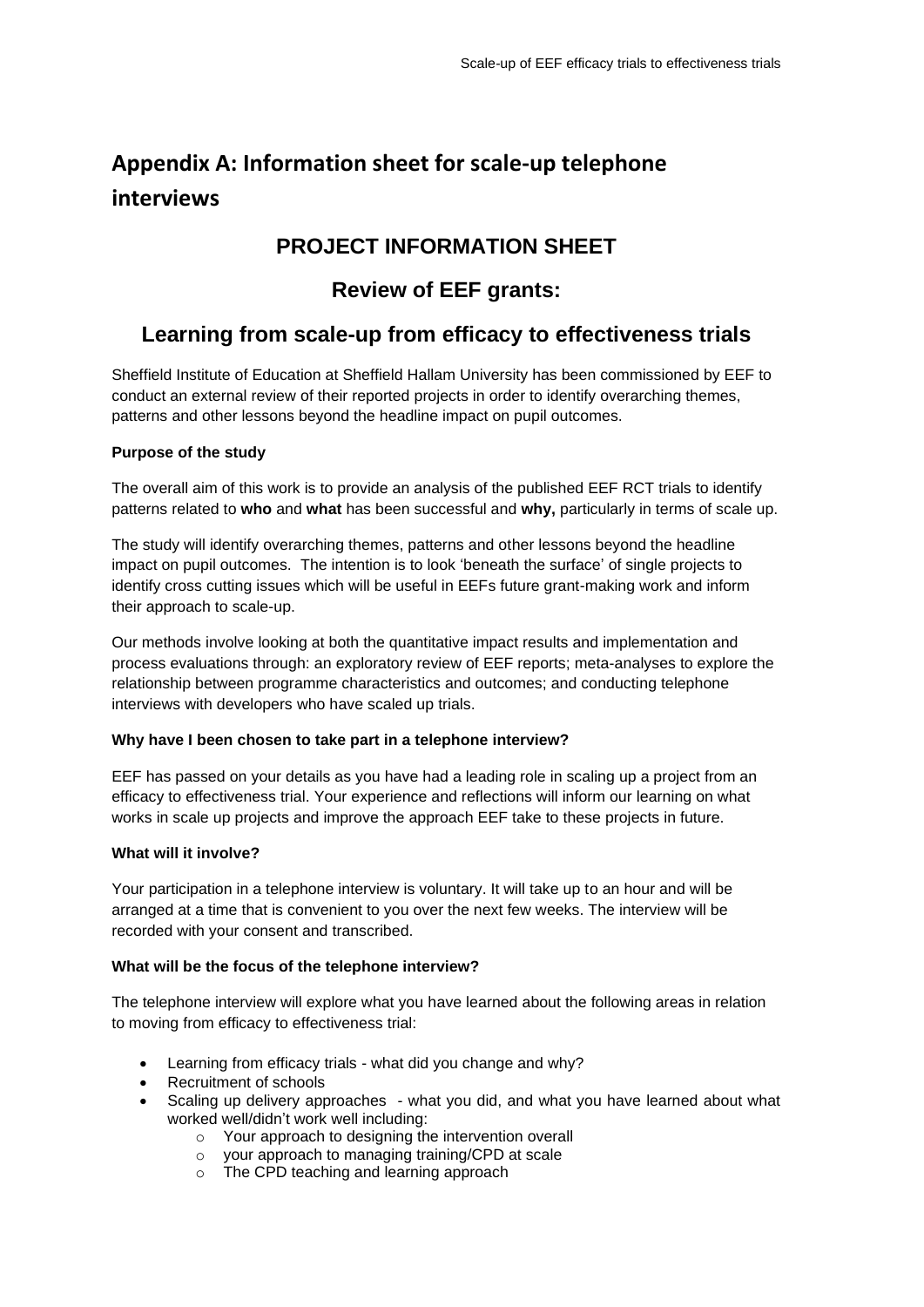- o implementation in schools
- o continuing engagement/monitoring in schools
- o key contextual issues
- Any further general reflections on scaling up interventions

#### **How will my data be used?**

We will analyse your responses alongside others interviewed who were engaged in similar trials. Data collected from interviewees will be anonymised as far as possible and stored confidentially. All data will be stored securely on password protected computers, and will be held in compliance with the **[SHU's Privacy Notice for Research Participants](https://www.shu.ac.uk/about-this-website/privacy-policy/privacy-notices/privacy-notice-for-research)** and General Data Protection Regulations (GDPR). Ethics approval has been obtained through **[Sheffield Hallam University's](https://www.shu.ac.uk/research/quality/ethics-and-integrity)  [Faculty Ethics Committee](https://www.shu.ac.uk/research/quality/ethics-and-integrity)**.

#### **Will the project or organisation be identified?**

The output from this study is an internal report to EEF. Given the small number of efficacy trials and the knowledge that EEF has of them, we cannot guarantee that you or your organisation will not be identifiable to EEF. The EEF may use the information to produce externally-facing reports, but in these cases your organisation would not be identifiable.

We will ask you to check your data prior to reporting. In any subsequent use outside of EEF neither you nor your organisation will be identified.

If you agree to take part, please complete the **[EEF Review Consent Form](https://shusls.eu.qualtrics.com/jfe/form/SV_3Qso4mQqs6yMjn7)**

#### **Any questions?**

Please contact Bernie Stiell [b.stiell@shu.ac.uk] or Louise Glossop [louise.glossop@shu.ac.uk] if any further information is needed about the telephone interviews.

The overall Project Directors are Dr Bronwen Maxwell [b.maxwell@shu.ac.uk] and Prof Mike Coldwell [m.coldwell@shu.ac.uk].

#### **Centre for Development and Research in Education (CDARE), Sheffield Institute of Education, Sheffield Hallam University, Sheffield S1 1WB**

**Tel: 0114 225 6060**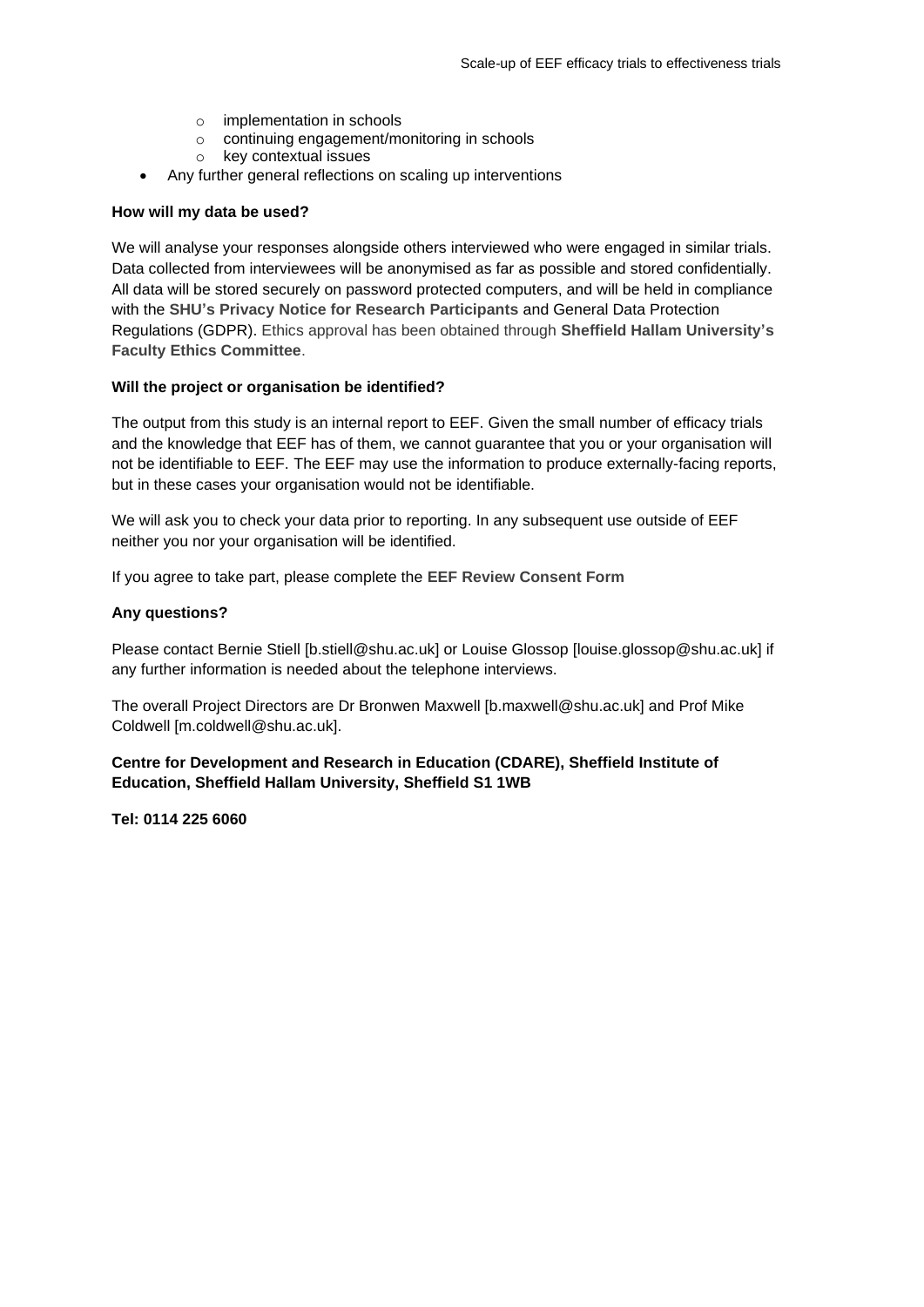You may re-use this document/publication (not including logos) free of charge in any format or medium, under the terms of the Open Government Licence v3.0.

To view this licence, visit [https://nationalarchives.gov.uk/doc/open-government-licence/version/3](https://nationalarchives.gov.uk/doc/open-government-licence/version/2) or email: [psi@nationalarchives.gsi.gov.uk](mailto:psi@nationalarchives.gsi.gov.uk)

Where we have identified any third-party copyright information you will need to obtain permission from the copyright holders concerned. The views expressed in this report are the authors' and do not necessarily reflect those of the Department for Education.

This document is available for download at [https://educationendowmentfoundation.org.uk](https://educationendowmentfoundation.org.uk/)



The Education Endowment Foundation 5th Floor, Millbank Tower 21–24 Millbank London SW1P 4QP

[https://educationendowmentfoundation.org.uk](https://educationendowmentfoundation.org.uk/)

- [@EducEndowFoundn](mailto:@EducEndowFoundn)
- [Facebook.com/EducEndowFoundn](file:///C:/Users/Emily%20Rackliffe/Desktop/Facebook.com/EducEndowFoundn)